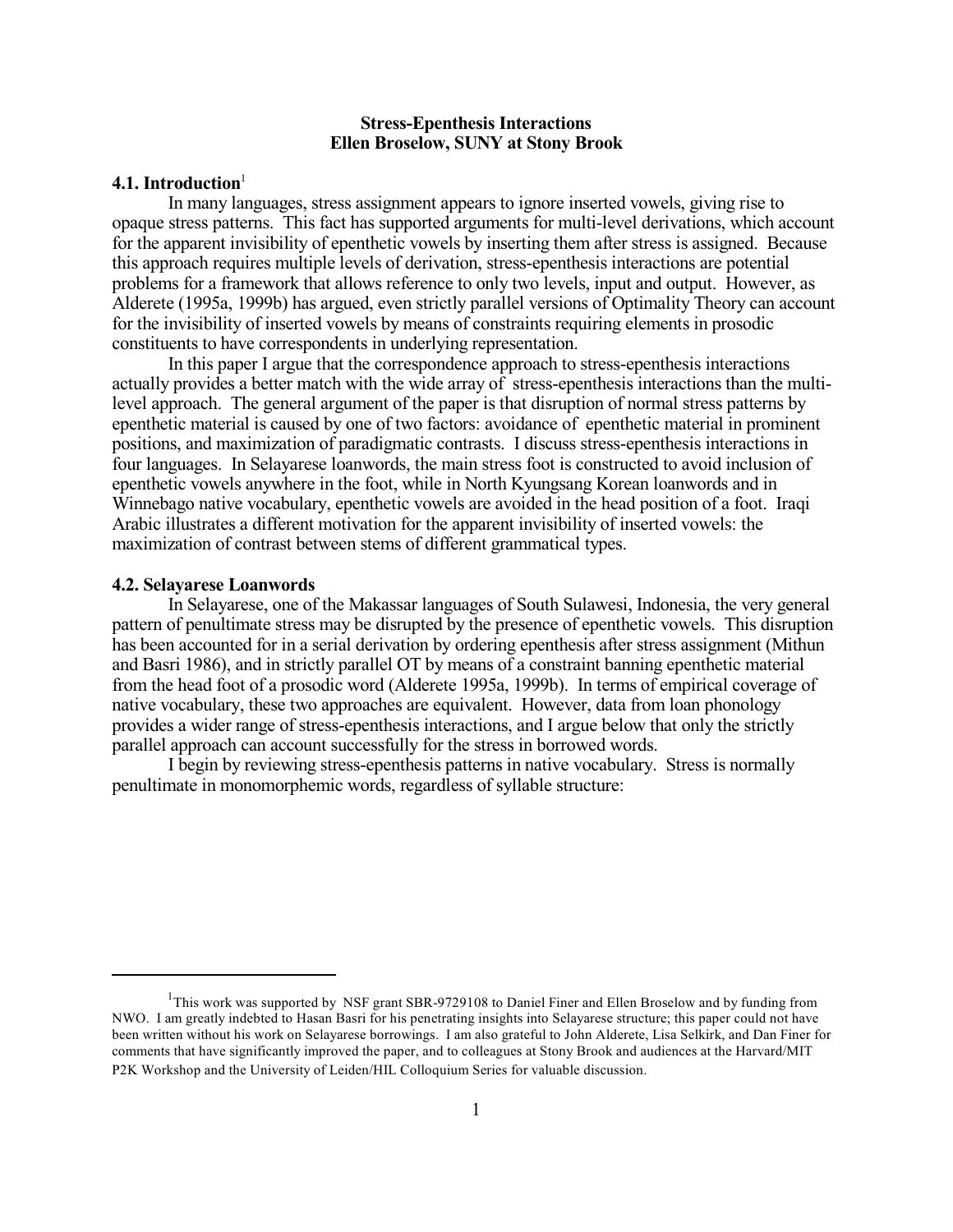(1) Normal penultimate stress

| a. sahála    | 'sea cucumber'  |
|--------------|-----------------|
| b. palóla    | 'eggplant'      |
| c. balíka?   | 'arm'           |
| d. sampúlo   | 'ten'           |
| e. búlan     | 'moon, month'   |
| f. tímbo     | 'grow'          |
| g. góntin    | 'scissors'      |
| h. barámban  | 'chest'         |
| i. kalihára  | 'ant'           |
| j. kalumánti | "big black ant" |

This stress pattern can be analyzed as preference for a bisyllabic, trochaic foot at the right edge of the word. The bisyllabic nature of the foot is consistent with the minimal word size; all major category words consist of at least two syllables.

The exceptions to penultimate stress are of two kinds. First, several suffixal clitics fall outside the stress domain; these are argued by Selkirk (1999), Basri, Broselow, Finer (1999), and Basri, Broselow, Finer, and Selkirk (1997) to be outside the prosodic word. Second, there are a number of monomorphemic words with antepenultimate stress, which have been analyzed as containing a final epenthetic vowel (Mithun and Basri 1986, Piggott 1995, Basri, Broselow, Finer, and Selkirk 1997):

(2) Monomorphemes with antepenultimate stress

| surface      | root       |            |
|--------------|------------|------------|
| a. sáhala    | /sahal/    | 'profit'   |
| b. lámbere   | /lamber/   | 'long'     |
| c. bótoro    | /botor/    | 'gamble'   |
| d. sússulu   | /sussul/   | 'burn'     |
| e. pá?risi   | /pá?ris/   | 'painful'  |
| f. hállasa   | /hallas/   | 'suffer'   |
| g. mankásara | /mankasar/ | 'Makassar' |
| h. kasíssili | /kasissil/ | 'mosquito' |
| i. barúasa   | /baruas/   | 'cookie'   |
| j. salúara   | /saluar/   | 'pants'    |
|              |            |            |

Comparison of (2a) *sahála* 'sea cucumber' and (2a) *sáhala* 'profit' reveals that stress cannot be entirely predicted from surface structure. However, all morphemes with antepenultimate stress share certain properties. First, all end in a vowel which is preceded by /*r*/, /*l*/, or /*s*/, none of which is an acceptable coda in this language. The vowel following /*r,l,s*/ is identical to the preceding vowel, suggesting that a copy of the nearest vowel is inserted to allow stem-final /*r,l,s*/ to be syllabified as an onset. This analysis is confirmed by the fact that final vowels of stems with antepenultimate stress disappear before a vowel-initial suffix (3a,b), in contrast with other final vowels, as in (3c,d):

(3) Disappearance of epenthetic vowel

| a. lámbere | lambéran | $/$ lamber+an $/$ | 'long/longer'        |
|------------|----------|-------------------|----------------------|
| b. hállasa | hallási  | /hallas+i/        | 'suffer/make suffer' |
| c. tirére  | tireréan | /tirere+an/       | 'thirsty/thirstier'  |
| d. rúppa   | ruppái   | $/ruppa+i/$       | 'face/confront'      |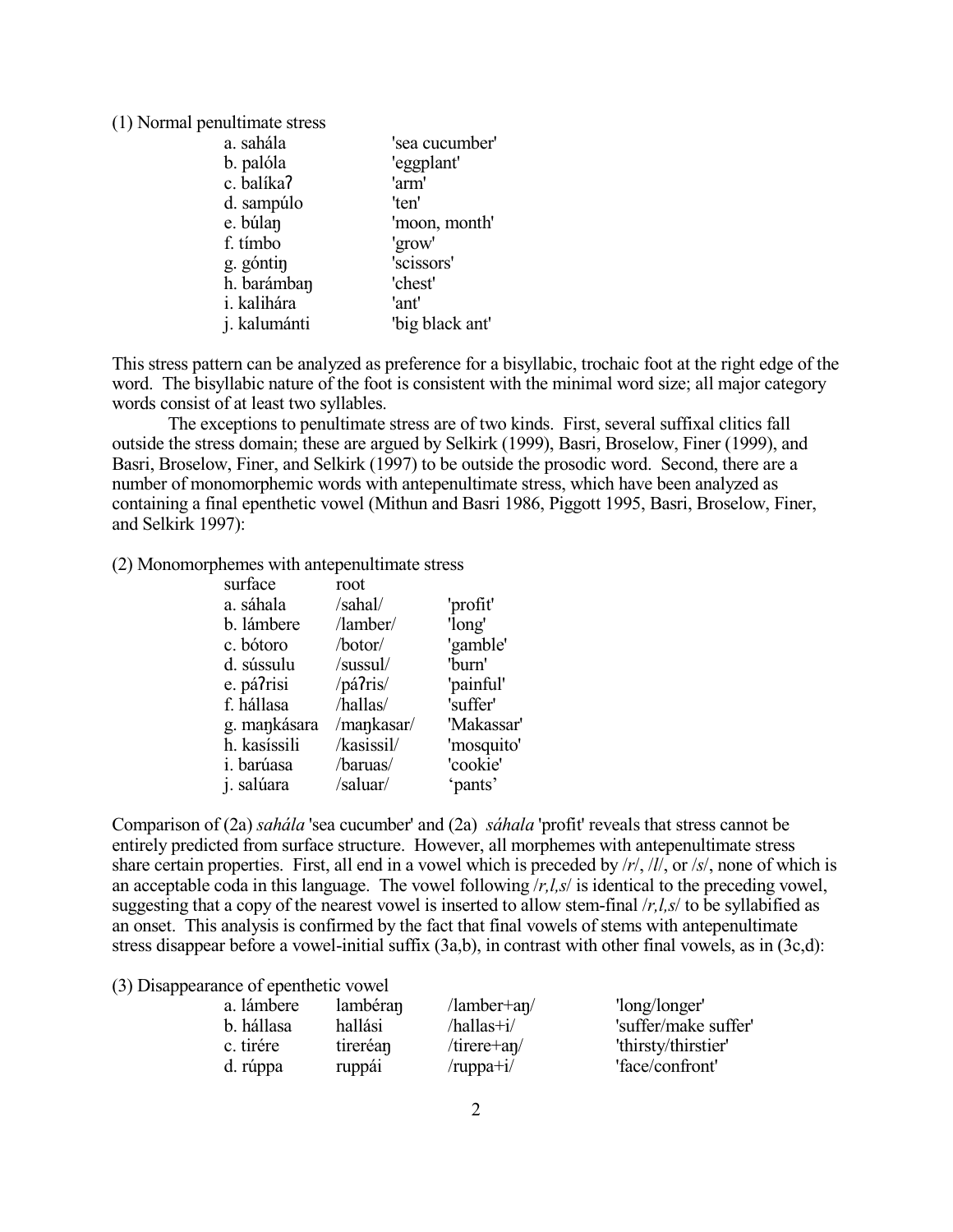In a serial approach, stress is assigned to the penultimate syllable before the final vowel is inserted. In a parallel approach, the constraint HEADDEP (Alderete 1995b, 1999a) prevents the main stress foot from containing epenthetic material. This means that in a word like *lámbere*, from underlying */lamber*/, the bisyllabic trochaic stress foot is built on the first two vowels, leaving the final vowel unfooted: {*lámbe}rE*. (Here and in the following discussion, inserted vowels are shown in upper case.)

These two analyses do equally well in accounting for forms with final epenthetic vowels. The more interesting cases, however, involve medial epenthesis, which we can see in the adaptation of loanwords that do not conform to Selayarese phonotactic constraints. Most loans into Selayarese are from Bahasa Indonesia (BI), the lingua franca of the region. In general, the stress of the BI forms is ignored, with loans stressed on their penultimate syllable. However, as the forms below illustrate, BI forms with final /*r,l,s*/ undergo epenthesis and are stressed on their antepenultimate syllables, just like native vocabulary (Basri 1997).<sup>2</sup>

(4) Loans with final epenthesis:  $\sigma' \sigma E$ 

| a. bótolO  | 'bottle'     | BI: bótol          |
|------------|--------------|--------------------|
| b. sénterE | 'flashlight' | BI: sénter         |
| c. kálasA  | 'class'      | BI: k <b>ə</b> lás |
| d. bérasA  | 'rice'       | BI: bərás          |
| e. kábalA  | 'cable'      | BI: kábal          |
| f. kábarA  | 'news'       | BI: kábar          |
| g. kíkirI  | 'metal file' | BI: kíkir          |
|            |              |                    |

This confirms the invisibility of final epenthetic vowels for the purposes of stress. In contrast, however, epenthetic vowels in penultimate position must be visible-- they themselves bear stress:

(5) Loans with medial epenthesis:  $\sigma$ E' $\sigma$ 

|             | BI: kártu  |
|-------------|------------|
| 'heaven'    | BI: súrga  |
| proper name | BI: bákri  |
| proper name | BI: búrhan |
| proper name | BI: rámli  |
|             | 'card'     |

Quadrisyllabic words further complicate matters. As in native vocabulary, stress is penultimate when the two final syllables are underlying, and antepenultimate in forms with a final epenthetic vowel:

| (6) | Quadrisyllabic Loans: <sup>3</sup>    |                          |                                |
|-----|---------------------------------------|--------------------------|--------------------------------|
|     | a. σ $E\sigma'$ σ, $E\sigma\sigma'$ σ |                          |                                |
|     | samAsúddin<br>pArajúri?               | proper name<br>'soldier' | BI: syamsúddin<br>BI: prajúrit |
|     | $b. \sigma \sigma E$                  |                          |                                |
|     | balábasA                              | 'ruler'                  | BI: bələbás                    |

<sup>2</sup>See Broselow 2000 for discussion of forms ending in consonants other than  $/r, l, s$ .

<sup>3</sup>The symbol 'y' indicates a palatal glide and 'j' a voiced palatal stop.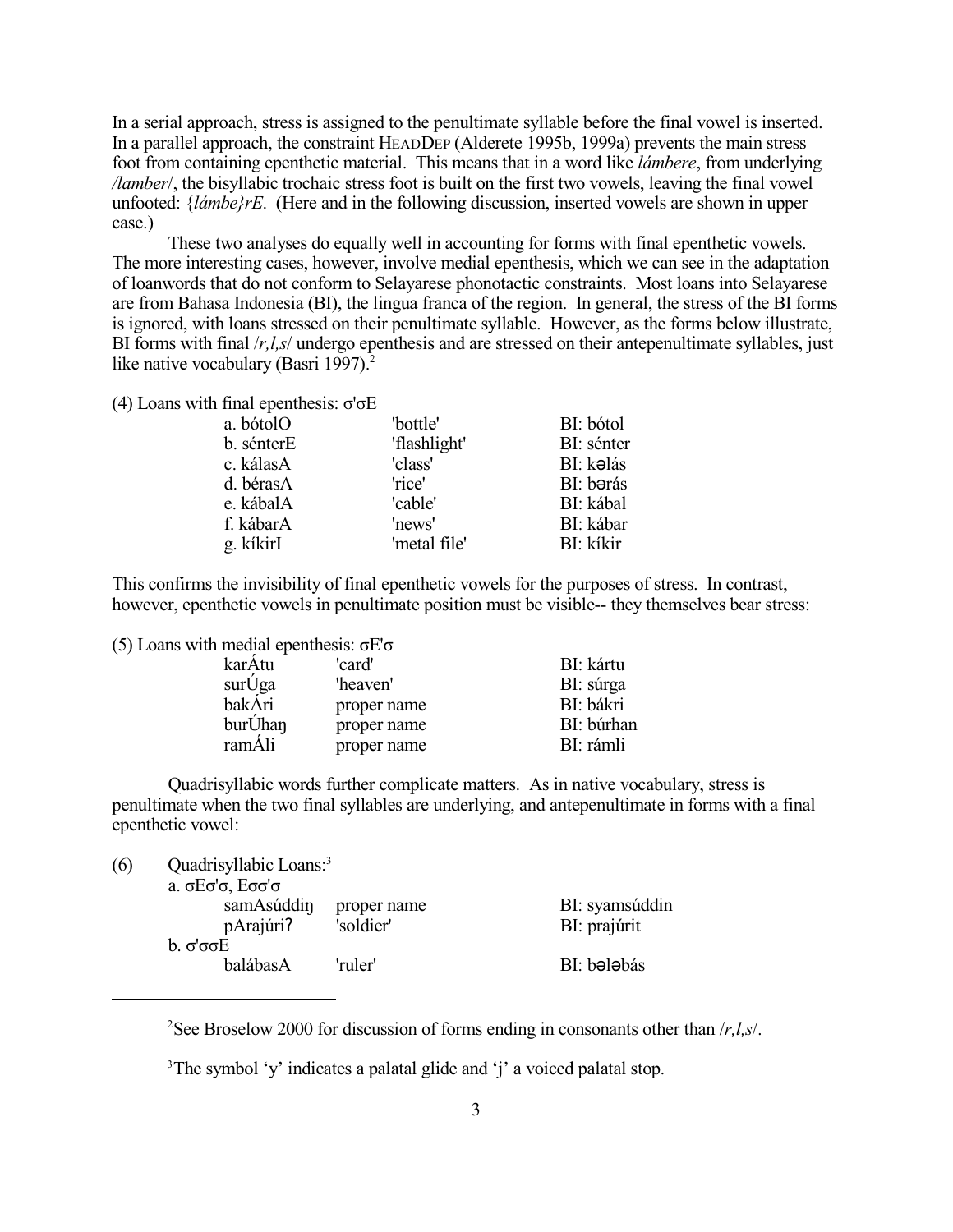However, when both the last and the third-from-last vowel are epenthetic, stress falls on the penultimate syllable:

|  | (7) | Quadrisyllabic Loans: $\sigma$ E $\sigma$ <sup>'</sup> E |  |
|--|-----|----------------------------------------------------------|--|
|--|-----|----------------------------------------------------------|--|

| solOdérE | 'weld'                    | BI: sólder |
|----------|---------------------------|------------|
| korOnélE | 'corner kick (in soccer)' | BI: kórnel |
| karAtísI | 'ticket'                  | BI: kárcis |
| tarApálA | 'tarpaulin'               | BI: térpal |
| tapAsérE | 'interpretation'          | BI: tápsir |

The generalization, then, is that only in final position does an epenthetic vowel disrupt the normal penultimate stress pattern, yielding antepenultimate stress. However, when the final epenthetic vowel is accompanied by another epenthetic vowel two syllables to its left, the final vowel must count in the stress computation.

This pattern is problematic for the serial analysis. We can easily derive the discrepancy between final and medial epenthesis in trisyllabic forms by assuming that word-final consonants are extraprosodic, and not syllabified until late in the derivation. Medial /*r,l,s*/ will be syllabified before stress is assigned, while final /*r,l,s*/ may remain in limbo until some later point in the derivation, as illustrated in (8):

(8) Serial analysis:

(9)

|                              | a. /sahal/               | b. /kartu/                      |
|------------------------------|--------------------------|---------------------------------|
| Final extrametricality:      | saha(1)                  |                                 |
| Syllabification, epenthesis: | sa.ha $(l)$              | ka.rA.tu                        |
| Stress assignment:           | $\{\sinh(\theta)\}\$     | ka. $\{r\text{\AA}.\text{tu}\}$ |
| Loss of extrametricality;    |                          |                                 |
| Syllabification, epenthesis: | $\{\text{sá.ha.}\}\;$ lA | ka. $\{r\text{\AA}.tu\}$        |

The invisibility of epenthetic vowels following stem-final consonants then follows from the invisibility of stem-final consonants. However, this approach predicts the wrong output for forms with both final and medial epenthesis:

| $\sqrt{ }$<br>Final extrametricality:<br>Syllabification, epenthesis: | a./solder/<br>$\text{solde}(r)$<br>so.lO.de $(r)$ | b. /balabas/<br>balaba(s) |
|-----------------------------------------------------------------------|---------------------------------------------------|---------------------------|
| Stress assignment:                                                    | so. $\{10.de\}$ (r)                               | $ba \{ \}$ (s)            |
| Loss of extrametricality;<br>Syllabification, epenthesis:             | *so. { $10.de.$ }rE<br>$(solO\{d\acute{e}.rE\})$  | $ba$ {lába}s $A$          |

Form (9a) receives antepenultimate stress, rather than the actual penultimate stress. To derive the correct stress, we would need a stress readjustment rule converting the antepenultimate stress of (9a) to the correct penultimate stress. But such a rule would need to leave intact stress on forms like (9b). Since the metrical structure of (9a) and (9b) is equivalent at the point this rule would apply, the rule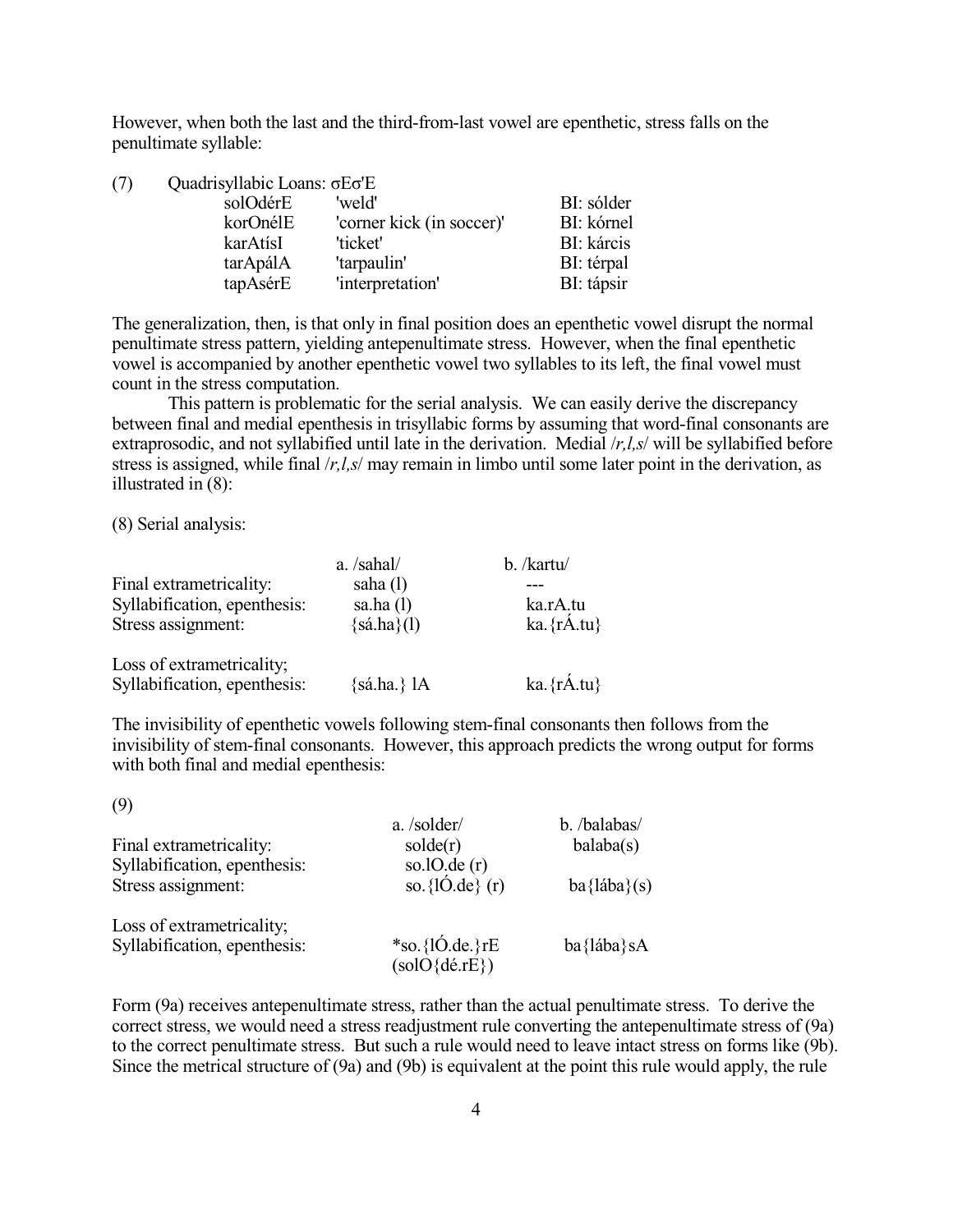would need to be non-Markovian, distinguishing underlying from inserted vowels. 4

This distinction is of course at the heart of the strictly parallel approach. In this approach, stress feet are constructed (where possible) on underlying vowels only. The inclusion of epenthetic vowels in the stress foot (in either head or nonhead position, as in *ka{rÁtu}* 'card' or *solO{dérE}* 'weld') occurs only when it is impossible to construct a bisyllabic foot that does not contain an epenthetic vowel. The following constraints derive this pattern:

### (10) Selayarese Stress Constraints

a. FT  $\text{Bin}(\sigma)$ , FT TROC: Feet are bisyllabic and trochaic. These constraints are ranked so high as never to be violated. b. HEAD-DEP (Alderete 1999): Every vowel contained in a prosodic head in  $S_2$  has a correspondent in  $S_1$  (i.e., vowels in prominent foot must not be epenthetic).<sup>5</sup> c. ALIGN-R(PWD, FT) The right edge of the prosodic word should be aligned with the right edge of a foot..

Constraints (10a,c) enforce the normal penultimate stress pattern. Ranking HEAD-DEP over ALIGN-R will choose antepenultimate stress for trisyllables with final epenthesis, where the stress foot includes only lexical vowels. But for forms with medial epenthesis, there is no possible parse into bisyllabic feet, and therefore the best that can be done is to satisfy the requirement that the foot be right-aligned, yielding penultimate stress, as in (13). The loanword data therefore provide striking confirmation of Alderete's analysis of native vocabulary:

<sup>&</sup>lt;sup>4</sup>A reviewer asks whether in fact penultimate stress is simply the default for quadrisyllabic forms, with *balábasa* representing an exceptional pattern. As the native forms (2g,h,i,j) illustrate, the antepenultimate stress in *balábasa* is typical of forms with final epenthetic vowels.

<sup>&</sup>lt;sup>5</sup> Alderete's proposed constraint is more (probably too) general, banning any epenthetic material from the prosodic head. Nothing hinges on this distinction here.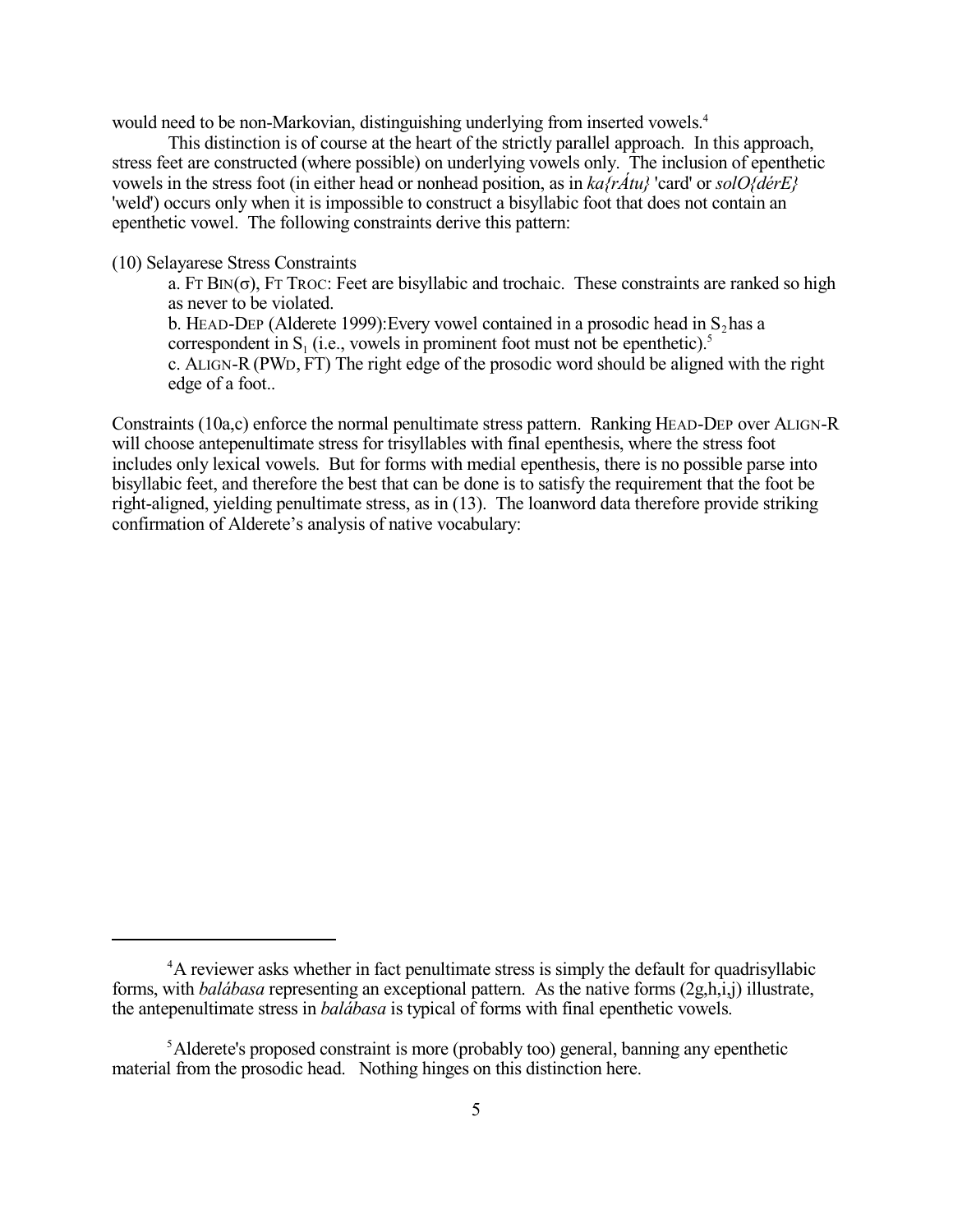| $(11)$ /sahala/<br>'sea cucumber'<br>$\alpha$    | FTBIN,<br><b>FTTROCH</b> | <b>HEAD DEP</b> | ALIGN-R<br>(PWD, FT) |
|--------------------------------------------------|--------------------------|-----------------|----------------------|
| <sub>¤</sub> a. sa {hála}                        |                          |                 |                      |
| b. {sáha}la                                      |                          |                 | $\ast$ !             |
| $(12)$ /sahal/<br>'profit'<br>$\sigma' \sigma E$ |                          |                 |                      |
| a. sa $\{háIA\}$                                 |                          | $*!$            |                      |
| $\mathbb{F}$ b. {sáha}lA                         |                          |                 | $\ast$               |
| $(13)$ /kartu/<br>'card'<br>$\sigma E' \sigma$   |                          |                 |                      |
| $\mathbb{R}$ a. ka {rÁtu}                        |                          | $\ast$          |                      |
| b. {kárA}tu                                      |                          | $\ast$          | $*1$                 |

In quadrisyllabic forms, the principle is the same–the ideal parse constructs a bisyllabic trochaic foot aligned with the right edge of the word, but if the final vowel is epenthetic, the alignment requirement is overridden, moving the stress foot one syllable leftward. (Below I show only parses containing a single stress foot; for a full treatment of possible outputs, see Broselow 2000).

| $(14)$ /kalihara/<br>'ant'<br>$\alpha$ α $\alpha$ , $\alpha$ | FT BIN, TROCH | HEAD-DEP | ALIGN-R<br>(PWD, FT) |
|--------------------------------------------------------------|---------------|----------|----------------------|
| a. {káli} hara                                               |               |          | $*!*$                |
| b. ka $\{l$ iha $\}$ ra                                      |               |          | *!                   |
| ¤®c. kali {hára}                                             |               |          |                      |
| $(15)$ /mankasar/<br>'Makassar'<br>$\sigma\sigma' \sigma E$  |               |          |                      |
| a. {mánka} sarA                                              |               |          | $***$                |
| <b>B</b> b. man {kása} rA                                    |               |          | $\ast$               |
| c. {manka} {sárA}                                            |               | $*1$     |                      |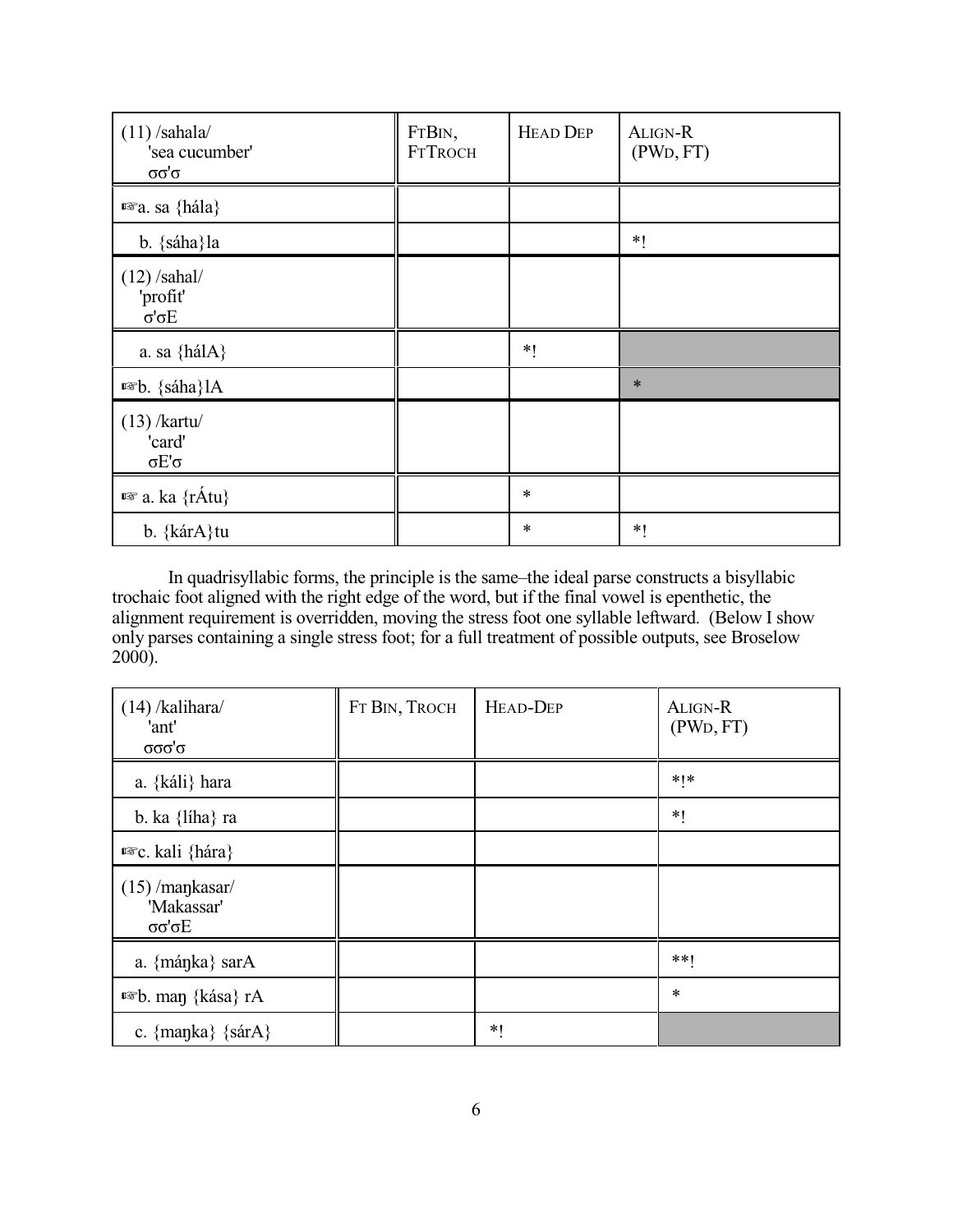Where both the final and the antepenultimate vowels are epenthetic, it is impossible to construct a bisyllabic foot that does not contain an epenthetic vowel, which makes HEAD-DEP irrelevant and the alignment constraint decisive:

| $(16)$ /solder/<br>'weld'<br>$\sigma E \sigma' E$ | FT BIN, TROCH | HEAD-DEP | ALIGN-R<br>(PWD, FT) |
|---------------------------------------------------|---------------|----------|----------------------|
| b. $\{\text{solO}\}\text{der}E$                   |               | $\ast$   | $*$   $*$            |
| c. so $\{10de\}$ rE                               |               | *        | $*1$                 |
| $■$ solO {dérE}                                   |               | ∗        |                      |

Thus, the strictly parallel analysis predicts that an epenthetic vowel disrupts the normal construction of a bisyllabic foot aligned with the right edge only when it is possible, by shifting the foot over, to construct a foot containing only underlying vowels. The serial account, on the other hand, provides no account for why a final epenthetic vowel should be invisible when preceded by two underlying vowels, but visible when preceded by an antepenultimate epenthetic vowel.

We might attempt to save the serial analysis by employing the Domino Condition (Halle and Vergnaud 1987), which directs that when material is inserted into a foot, that foot and all feet to its right/left are destroyed (moving toward the edge from which feet are constructed, or with which feet are aligned). Stress is then reassigned only on the liberated portions of the word, including the inserted material in the computation. In Selayarese, this means that epenthetic vowels to the right of the penultimate underlying vowel should cause a reversion to default stress. Hayes (1995) points out empirical problems with the Domino Condition–in some cases, it simply makes the wrong predictions. For Selayarese, however, an analysis using the Domino Condition suffers from conceptual problems. First, assuming feet are constructed on syllables, this analysis would require us to allow /*r,l,s*/ in forms like /*solder*/ to be syllabified in coda at some level, only to trigger epenthesis at some later level. But it is unclear why epenthesis is motivated at all, if these consonants can be syllabified in the coda (and we cannot appeal to extrametricality without giving up the generalization that only segments at edges are extrametrical). Even ignoring these problems, however, the Domino Condition is less satisfying than the parallel account in that it simply stipulates the connection between the direction of foot destruction and foot construction. This stipulation (that if feet are constructed from the right (left), then epenthesis into a foot entails destruction of all feet to the right (left) of the invaded foot) is a way of ensuring that default stress arises when an epenthetic vowel occurs in a main stress foot position. In the parallel analysis, this generalization falls out of the ranking HEAD-DEP>> ALIGN-R: the reversion to default penultimate stress occurs when violations of HEAD-DEP cannot be avoided. Thus, while the serial analysis of Selayarese might be salvaged by adding the Domino Condition to the rules of the grammar, the parallel analysis derives the same generalizations from a set of ranked constraints. In the next section, we will see another case of stress-epenthesis interactions for which the Domino Condition makes the wrong predictions. 6

<sup>&</sup>lt;sup>6</sup> Another possible argument for the serial analysis of epenthesis is provided by Piggott (1995), who notes, following Mithun and Basri (1986), that while underlying stressed vowels in open syllables are lengthened, presumably to satisfy a bimoraic minimum requirement, epenthetic vowels fail to lengthen. However, Basri (1999) provides an analysis of these facts in a parallel framework. See the Appendix for fuller discussion of this issue.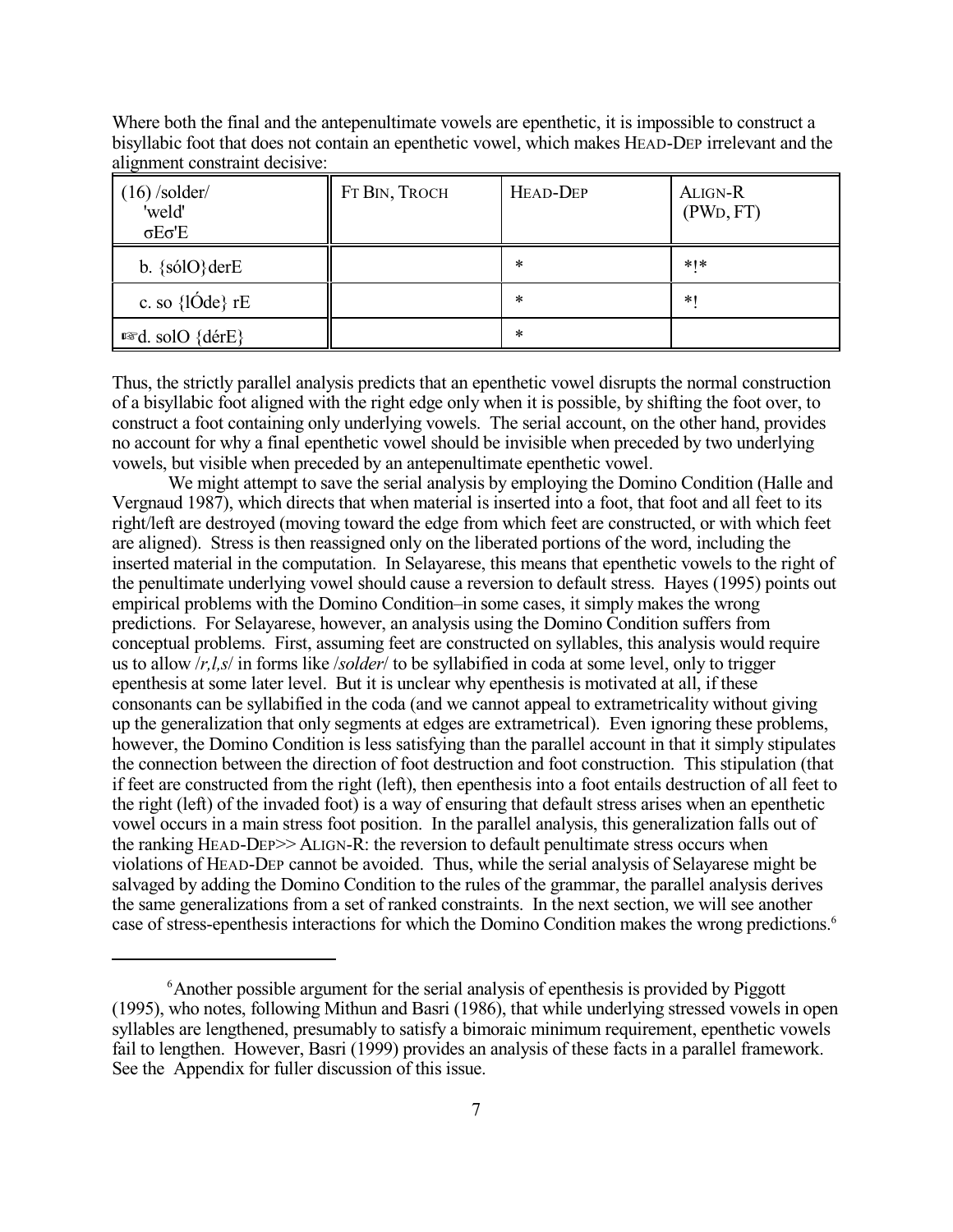# **4.3. North Kyungsang Korean Loanwords**

A second example of stress-epenthesis interaction in loanwords is provided by borrowings into North Kyungsang Korean discussed by Kenstowicz and Sohn (2000). Kenstowicz and Sohn report that this dialect of Korean (henceforth, NKS Korean) is characterized by a pitch accent system in which each word must have at least one pitch peak. There are some subregularities in the pitch accent system: words with a long vowel in the first syllable generally have a HH pattern, and words longer than three syllables most often have penultimate accent. But to a large extent, the native language accent pattern is lexically determined, as illustrated by the following contrasts:

(17) North Kyungsang Native Accent

| 'grandfather' |
|---------------|
|               |
|               |
|               |
|               |
|               |
|               |
|               |

Like longer native forms, loans generally have penultimate accent (18a), though there is some evidence of a preference for accenting a final heavy over a penultimate light syllable (18b). It is facts like these that lead Kenstowicz and Sohn (2000) to argue that NKS Korean accent in loans provides an example of emergence of the unmarked, in the form of a preference for a Romance-type metrical structure:

| (18) | Loan Accent           |              |
|------|-----------------------|--------------|
|      | a. penultimate accent |              |
|      | khitha                | 'guitar'     |
|      | ameríkha              | 'America'    |
|      | khelliphonía          | 'California' |
|      | b. final accent       |              |
|      | khepinét              | 'cabinet'    |
|      |                       |              |

The accent patterns illustrated in (18) can be accounted for by assuming a preference for bimoraic trochaic feet.

NKS Korean borrows freely from English, and many borrowings undergo epenthesis. While NKS borrowings, like Selayarese borrowings, attest to a preference for penultimate stress as the default pattern, the borrowing languages contrast with respect to the behavior of forms with epenthetic vowels. In NKS Korean loanwords, final epenthetic vowels appear to be visible, in contrast with such vowels in Selayarese: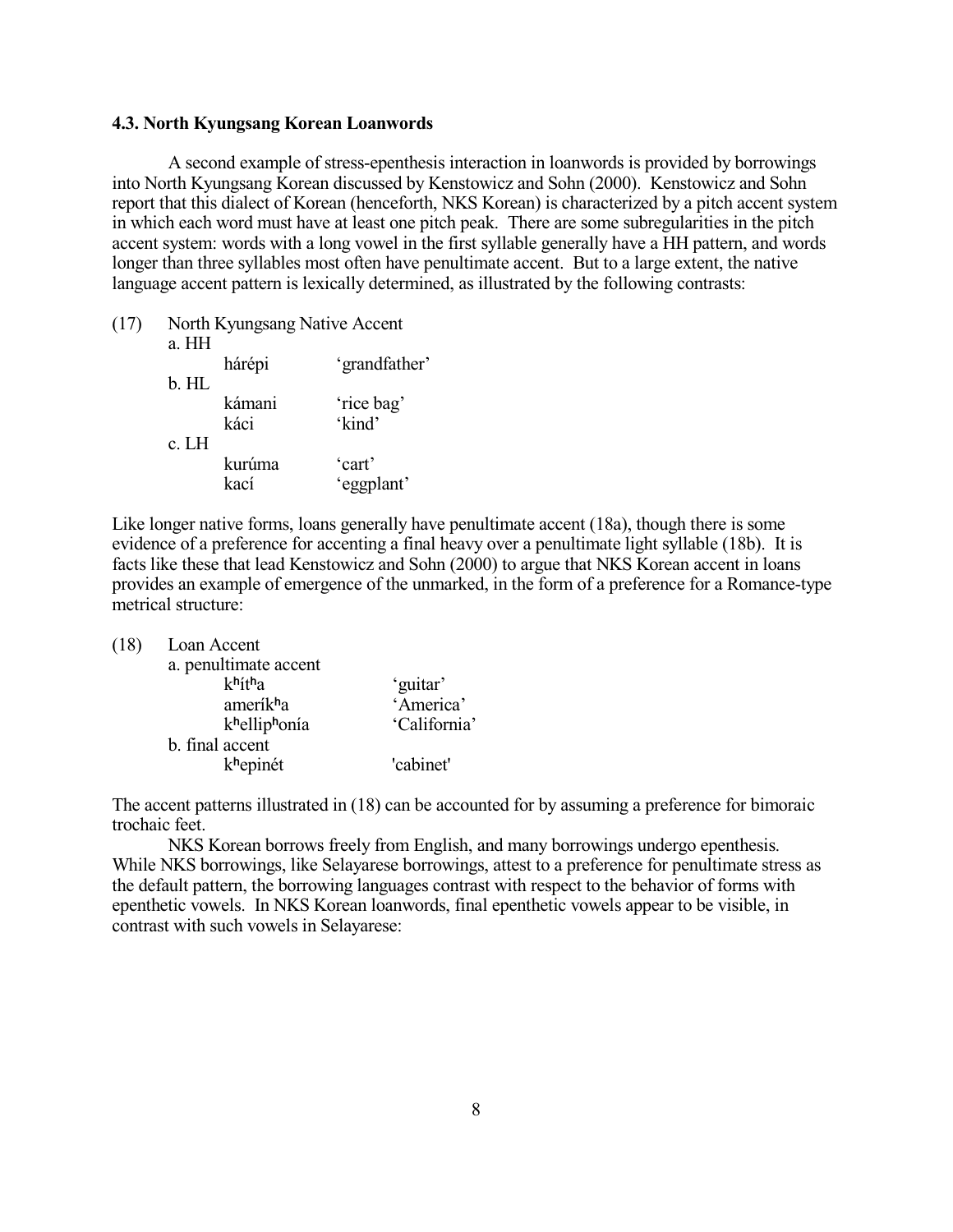(19)  $\sigma \sigma E$ ,  $E \sigma E$ 

| thenisU               | 'tennis' |
|-----------------------|----------|
| $te.i.t^hU$           | 'date'   |
| ma.ú.sU               | 'mouse'  |
| ma.í.k <sup>h</sup> U | 'mike'   |
| kUrásU                | 'glass'  |
| kUllápU               | 'glove'  |

However, epenthetic vowels in penultimate position, which take the stress in Selayarese, are generally not accented in NKS Korean. When the two final vowels are epenthetic, accent falls on the antepenult, while a word with a single epenthetic vowel in penultimate position takes accent on its final syllable: 7

| (20) | a. $σ'EE$                          |         |
|------|------------------------------------|---------|
|      | thósUthU                           | 'toast' |
|      | pésUthu                            | 'best'  |
|      | réphUthU                           | 'left'  |
|      | théksUthU                          | 'text'  |
|      | kíp <sup>h</sup> Ut <sup>h</sup> U | 'gift'  |
|      | phásUthU                           | 'first' |
|      | $b. \sigma E \sigma'$              |         |
|      | methUró                            | 'metro' |

nigUró 'negro' k<sup>h</sup>ont<sup>h</sup>Uról 'control'

Thus, while both Selayarese and NKS Korean exhibit disruption of the generally preferred penultimate stress pattern in the presence of epenthetic vowels, the disruptions are of a different type. In Selayarese, disruption is associated with final but not penultimate epenthetic vowels, while in NKS Korean it is penultimate epenthesis that is disruptive. We can account for these differences by assuming that while Selayarese avoids incorporating an epenthetic vowel into any position in the main stress foot, NKS Korean simply avoids allowing an epenthetic vowel in the prominent (accented) position. Thus, while HEAD-DEP ranks relatively low in NKS Korean, the following constraint is highly ranked:

(21) HEADSYLL-DEP (Alderete 1995): Every segment contained in the head of a foot in  $S_2$  has a correspondent in  $S_1$  (epenthetic vowels cannot be the head of a foot).

In Selayarese, the ranking HEAD-DEP >> ALIGN-R accounts for the leftward shift of stress in forms with final epenthesis. In NKS Korean, ALIGN-R dominates HEAD-DEP, giving penultimate accent so long as this accent does not fall on an epenthetic vowel:

 $^7$ K&S note that some forms (pakÚna 'Wagner', rarÚko 'largo') do have accent on a penultimate epenthetic syllable; they speculate that these are older forms in which the inserted vowel has been reinterpreted as underlying.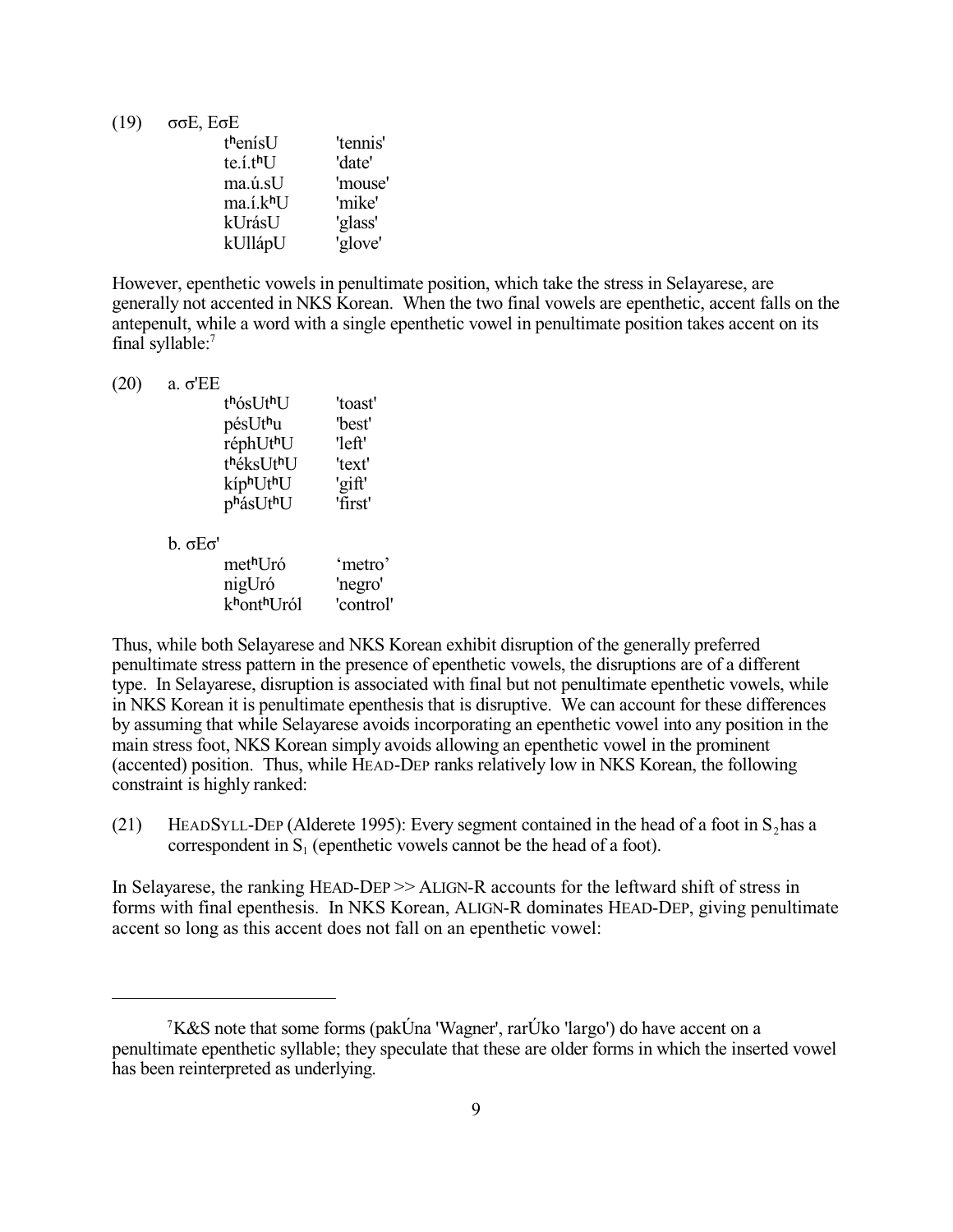| $(22)$ /thenis/              | HEADSYLL-DEP | ALIGN-R<br>(PWD, FT) | <b>FTBIN</b> | <b>HEAD-DEP</b> |
|------------------------------|--------------|----------------------|--------------|-----------------|
| $\mathbb{R}$ a. the {nisU}   |              |                      |              | $\ast$          |
| $b.$ {t <sup>h</sup> éni} sU |              | $*$ (                |              |                 |
| c. then ${sU}$               | $*$ (        |                      | $\ast$       | $\ast$          |
| d. the $\{ni\}sU$            |              | $*$ (                | $\ast$       |                 |
| e. $\{t^h \acute{e}\}$ ni sU |              | $*$ ! $*$            | $\ast$       |                 |

However, accent does shift leftward when both final and penultimate vowels are epenthetic, due to high-ranking HEADSYLL-DEP:

| $(23) / t^{h}$ ost <sup>h</sup> /                     | HEADSYLL-DEP | ALIGN-R<br>(PWD, FT) | <b>FTBIN</b> | <b>HEAD-DEP</b> |
|-------------------------------------------------------|--------------|----------------------|--------------|-----------------|
| a. $t^h o \{s \dot{U} t^h U\}$                        | $*1$         |                      |              | $\ast$          |
| <sup>13</sup> b. {thósU}thU                           |              | $\ast$               |              | $\ast$          |
| c. thos $U\{t^h\dot{U}\}$                             | *!           |                      | $\ast$       | $\ast$          |
| d. $t^{\text{h}}$ o $\{s\acute{U}\}$ t <sup>h</sup> U | $*1$         | $\ast$               | $\ast$       | $\ast$          |
| e. $\{t^h\acute{o}\}$ s $Ut^hU$                       |              | $***$                | $\ast$       |                 |

When only the medial vowel is epenthetic, the best parse is a (nonbinary) right-aligned foot:

| $(24)$ /methtro/                                  | HEADSYLL-DEP | <b>ALIGN-R</b><br>(PWD, FT) | <b>FTBIN</b> | <b>HEAD-DEP</b> |
|---------------------------------------------------|--------------|-----------------------------|--------------|-----------------|
| a. me $\{t^h$ Úro}                                | $*1$         |                             |              | $\ast$          |
| $b.$ {mét <sup>h</sup> U}ro                       |              | $*1$                        |              | $\ast$          |
| $I\otimes_{\mathbb{C}}$ . meth $U\{\text{ró}\}^8$ |              |                             | $\ast$       |                 |
| d. me $\{t^h \dot{U}\}$ ro                        | *1           | $\ast$                      | $\ast$       | $\ast$          |
| e. ${m\acute{e}}$ <sub>th</sub> Uro               |              | **!                         | $\ast$       |                 |

<sup>&</sup>lt;sup>8</sup>A reviewer points out that the same metrical pattern could be arrived at with a different metrical parse,  $me\{t^hUr\delta\}$ , in which the two final syllables are grouped into an iambic foot. Under this parse, HeadSyll-Dep would force a violation of TROCHFT, rather than a violation of FTBIN.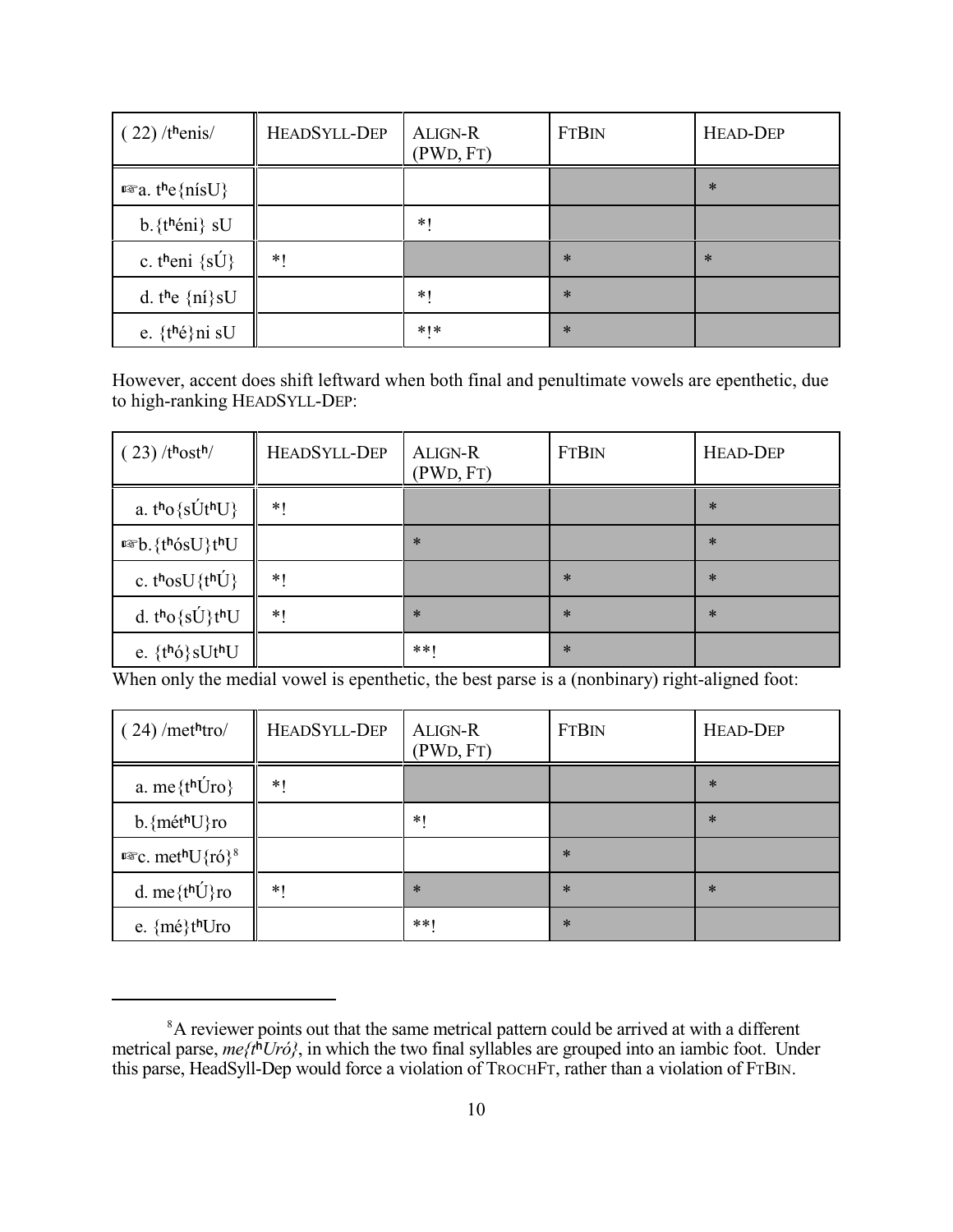It is difficult to see how these facts could be accounted for in a serial framework. Forms like  $k<sup>h</sup>$ *it*<sup>h</sup> $a$  'guitar' and *amerik*<sup>h</sup> $a$ </sup> 'America' illustrate that penultimate accent is preferred, motivating a highly ranked constraint demanding trochaic feet. Forms like *thenisU* 'tennis' indicate that epenthetic vowels, even final ones, should be present when stress is assigned. But if that is the case, we would expect penultimate stress in forms like  $t^h$ *ósUt*<sup> $h$ </sup>*U* 'toast' and *met*<sup> $h$ </sup>*Uró* 'metro' (\* $t^h$ *osÚtU*, \**met<sup>h</sup>Úro*). Note that the Domino Condition is useless here, since that condition predicts that insertion of material to the right of the penultimate underlying vowel should cause destruction of foot structure. Reassignment of accent to the liberated material, including the inserted vowel(s), should then yield default penultimate accent. But in NKS Korean, insertion of a vowel into an existing foot  $({\{met^{\mathsf{h}}ro\}}, {\{t^{\mathsf{h}}os^{t\mathsf{h}}\}})$  yields either antepenultimate or final accent.

In contrast, the parallel approach (with correspondence constraints) not only accounts for the data, but also provides insight into the similarities and differences between NKS Korean and Selayarese loanword adaptation. Selayarese and NKS Korean are alike in avoiding epenthetic vowels in prosodically prominent positions, even at the cost of sacrificing alignment of the main foot with the right edge of the word. They differ, however, in their definitions of prominent position (anywhere in the head foot vs. in the prominent position in a foot). They differ as well in the relative rankings of FTBIN and ALIGN-R; Selayarese is unyielding in its requirement that feet be bisyllabic, while NKS Korean is willing to sacrifice binarity for the sake of right-alignment.

Another respect in which the two languages differ is the extent to which the rankings of the relevant constraints are motivated by the native vocabulary. In Selayarese, the native vocabulary, while providing evidence for epenthesis in a much smaller range of cases, still motivates the rankings necessary to handle the loanword data. NKS Korean native vocabulary, in contrast, provides no obvious evidence for high ranking of HEADSYLL-DEP, suggesting that this may be an instance of the emergence of the unmarked. We now turn to another case illustrating the role of HEADSYLL-DEP, this time in native vocabulary.

### **4.4. Winnebago**

The problem of stress-epenthesis interactions in the Siouan language Winnebago has received a great deal of attention (e.g., Miner 1979, 1981, 1989, Hale and White Eagle 1980, Hale 1985, Halle and Vergnaud 1987, Steriade 1990, Hayes 1995, Halle and Idsardi 1995, Alderete 1995). Because a number of researchers have provided analyses in a serial framework, it is important to determine whether these facts can be accounted for in a framework with only two levels. I argue that Winnebago, like NKS Korean, illustrates avoidance of foot heads containing epenthetic nuclei. Authorities differ on whether Winnebago should be considered to employ a stress system or a pitch accent system; I will assume that Winnebago employs a system of accent, with the position of the accent determined by metrical foot structure.

The facts of Winnebago accent are complex. Below I indicate only primary accent. (Nasalization, which is irrelevant to the analysis, is also not indicated.) In words with only light syllables, the accent falls on the third syllable and every other syllable thereafter (except in bisyllables, which have accent on their rightmost syllable). In forms beginning with a heavy syllable, accent falls on the second syllable, and on subsequent even-numbered syllables: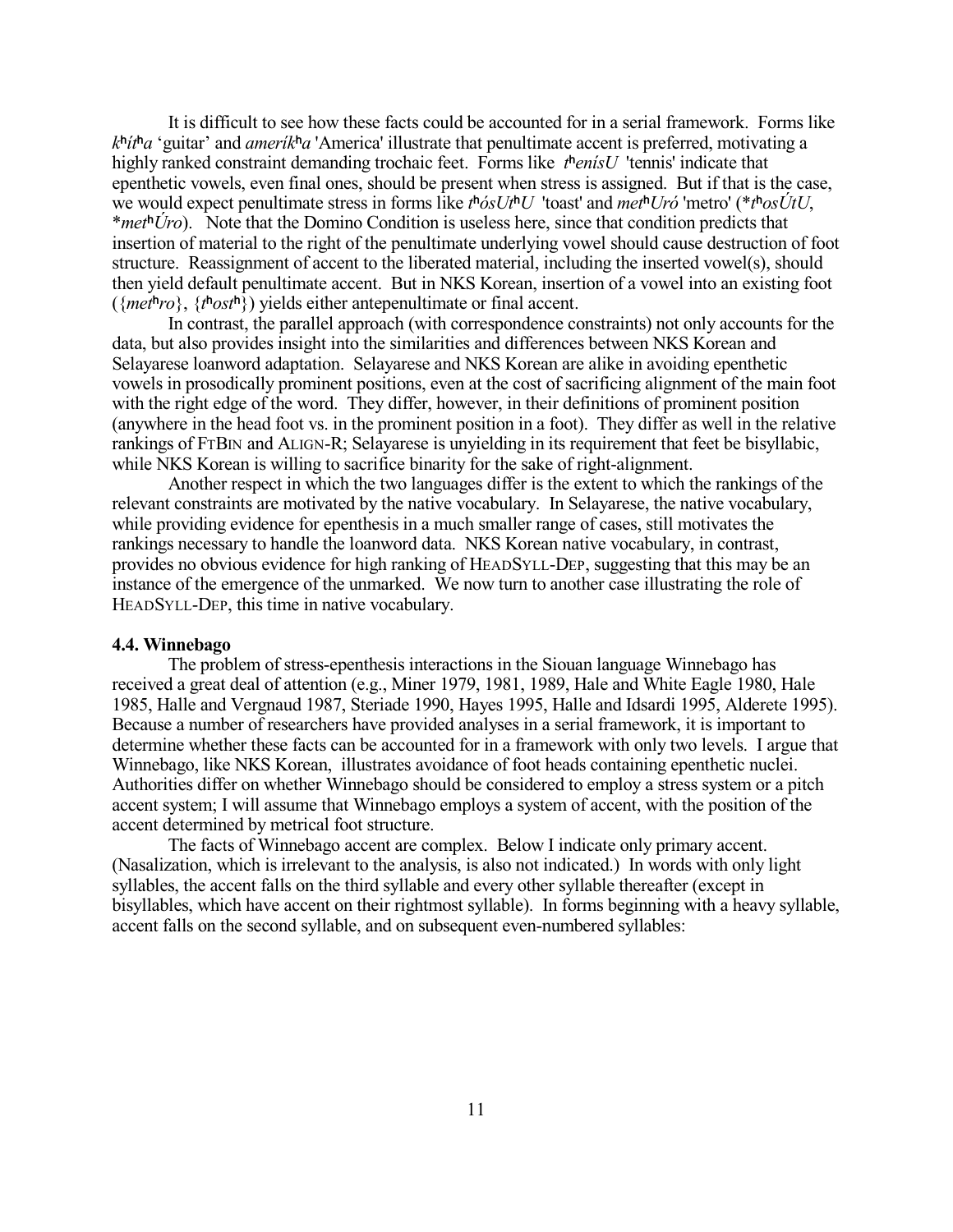| a. All light     |                     |
|------------------|---------------------|
| wadzé            | 'dress'             |
| hotaxí           | 'expose to smoke'   |
| haratfábra       | 'the taste'         |
| hokiwároké       | 'swing $(n.)'$      |
| b. Initial heavy |                     |
| maatát           | 'promise $(1sg.)'$  |
| waakit?e         | 'speak to $(1sg.)'$ |
| waipéresgá       | 'linen'             |

I will assume, following Miner 1979, 1981, 1989 and Hayes 1995, that syllables are grouped into iambic feet, with accent falling on each syllable following a foot. The following constraints derive the patterns in  $(25)$ :<sup>9</sup>

- (26) a. FTBIN(MORA), FT=IAMBIC
	- b. ALIGN-L(PWD, FOOT): Align left edge of Prosodic Word with left edge of a foot.
	- c. POSTACCENTING: The syllable to the right of a foot should be accented.
	- d. \*ACCENT: vowels should not be accented (no accented vowels unless required to satisfy constraints).

### **4.4.1. Accent and Epenthesis**

Winnebago has an epenthesis process known as Dorsey's Law by which a vowel is inserted between a voiceless obstruent and a following sonorant consonant. The inserted vowel is a copy of the following vowel. These inserted vowels may be associated with disruption of the normal accent patterns, as illustrated by comparison of quadrisyllabic forms with and without inserted vowels:

```
(28) LLLL words
        a. no epenthesis: \{\sigma\sigma\} \{\sigma'\sigma\}harat fábra l'the taste'
        b. normal accent: Eóó'ó, óóE'ó, EóE'ó
                 kEredzúsep 'Black Hawk'
                 hanip<br>
hanip<br>
kere<br>
[kere] \frac{1}{2} 'colorful'
                 kEre[kEre]c. disrupted accent: σΕσσ'
                 hikOrohó 'prepare, dress (3sg.)'
```
As the forms above illustrate, an epenthetic vowel disrupts accent when it occurs in the second syllable from the left (though only in words longer than three syllables). In contrast, epenthetic vowels in odd-numbered syllables are associated with normal accent. These patterns can be accounted for by assuming that HEADSYLL-DEP plays a leading role in Winnebago, as in the adaptation of NKS Korean loanwords. Normally, an iambic foot is formed at the left edge of the word, with accent falling on the syllable following this foot (that is, the third syllable). Thus,

<sup>&</sup>lt;sup>9</sup>John Alderete points out (personal communication) that this analysis of Winnebago avoids the necessity for positing initial extrametricality (otherwise quite rare).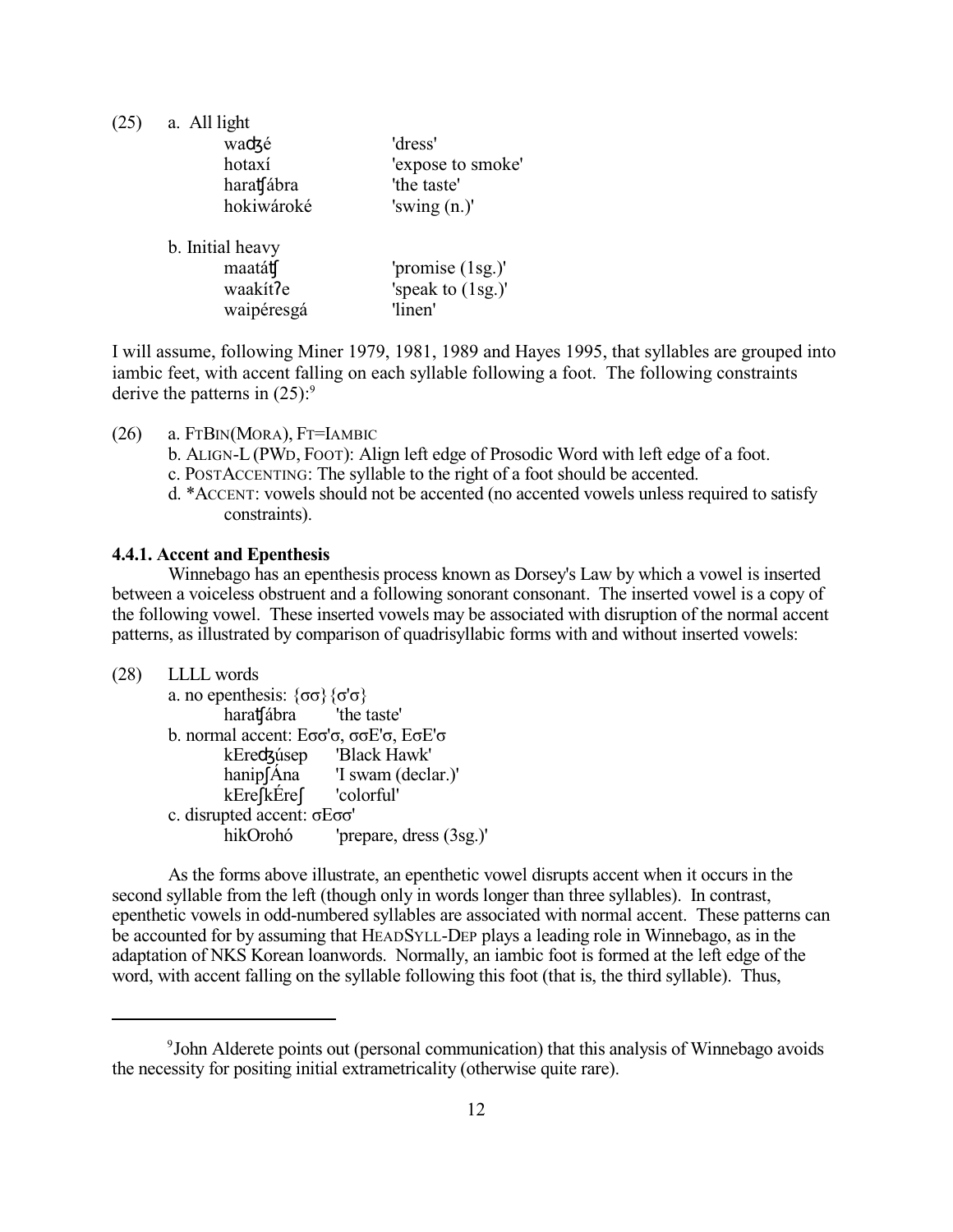alignment of the foot with the left word edge places an accent on the third syllable. But the normal accent pattern is disrupted just when the syllable that should be the head of a foot is epenthetic. In this case, the ranking HEADSYLL-DEP >> ALIGN-L will shift the iambic foot one syllable to the right, choosing the parse *hi{kOro}hó* 'prepare, dress (3sg.)' over the well-aligned \**{hikO}{róho},* for example*.* The following tableaux illustrate the array of LLLL word types:

| $(30)$ LLLL, no epenthesis<br>/haratfabra/ σσσ'σ<br>'the taste'              | FTBIN,<br><b>FTIAMB</b> | HEADSYLL-<br>DEP        | ALIGN-L<br>(PWD, FT) | POST<br><b>ACCENT</b> |
|------------------------------------------------------------------------------|-------------------------|-------------------------|----------------------|-----------------------|
| $\mathbb{F}_a$ . {hara} { <b>t</b> [ábra}                                    |                         |                         |                      |                       |
| b. ha $\{ratfa\}$ brá                                                        |                         |                         | $*1$                 |                       |
| c. $\{ha\} \{rátfa\} \{bra\}$                                                | $*$   $*$               |                         |                      |                       |
| (31) LLLL, normal accent<br>/krefkref/ $E \sigma E' \sigma$<br>'colorful'    | FTBIN,<br><b>FTIAMB</b> | HEADSYLL-<br><b>DEP</b> | ALIGN-L<br>(PWD, FT) | POST<br><b>ACCENT</b> |
| $\mathbb{R}$ a. {kEre $\{\}$ {kEre $\}$ }                                    |                         |                         |                      |                       |
| b. $kE$ {re $[kE\}$ ré $\lceil$                                              |                         | $*1$                    | $\ast$               |                       |
| (32) LLLL, disrupted accent<br>/hikroho/<br>$\sigma$ E $\sigma$<br>'prepare' | FTBIN,<br><b>FTIAMB</b> | HEADSYLL-<br>DEP        | ALIGN-L<br>(PWD, FT) | POST<br><b>ACCENT</b> |
| a. $\{hikO\} \{róho\}$                                                       |                         | $*!$                    |                      |                       |
| ☞ b. hi {kOro}hó                                                             |                         |                         | $\ast$               |                       |

We next consider trisyllabic words. As illustrated below, accent is never disrupted in trisyllabic forms, even when the epenthetic vowel is the second in the word:

(31) LLL words a. no epenthesis:  $\{\sigma\sigma\}\sigma'$ hotaxí 'expose to smoke' b. normal accent: Εσσ', σΕσ' Urugé 'you (sg.) untie it' hokEwé 'enter'

I have argued that in Winnebago, accent falls on the syllable following each foot. However, footing the the first two syllables of *hokEwé* would place the epenthetic vowel in head position. However, the universal constraint set must contain a constraint HEADSYLLACCENT which produces the familiar pattern of accent on the head syllable. In Winnebago, this constraint is normally masked by higher ranked POSTACCENT, which assigns accent to the syllable following the foot, and OCP, which forbids retention of adjacent accents. But the effect of HEADSYLLACCENT emerges in forms with an epenthetic second syllable; because there is no syllable following this foot to receive the accent,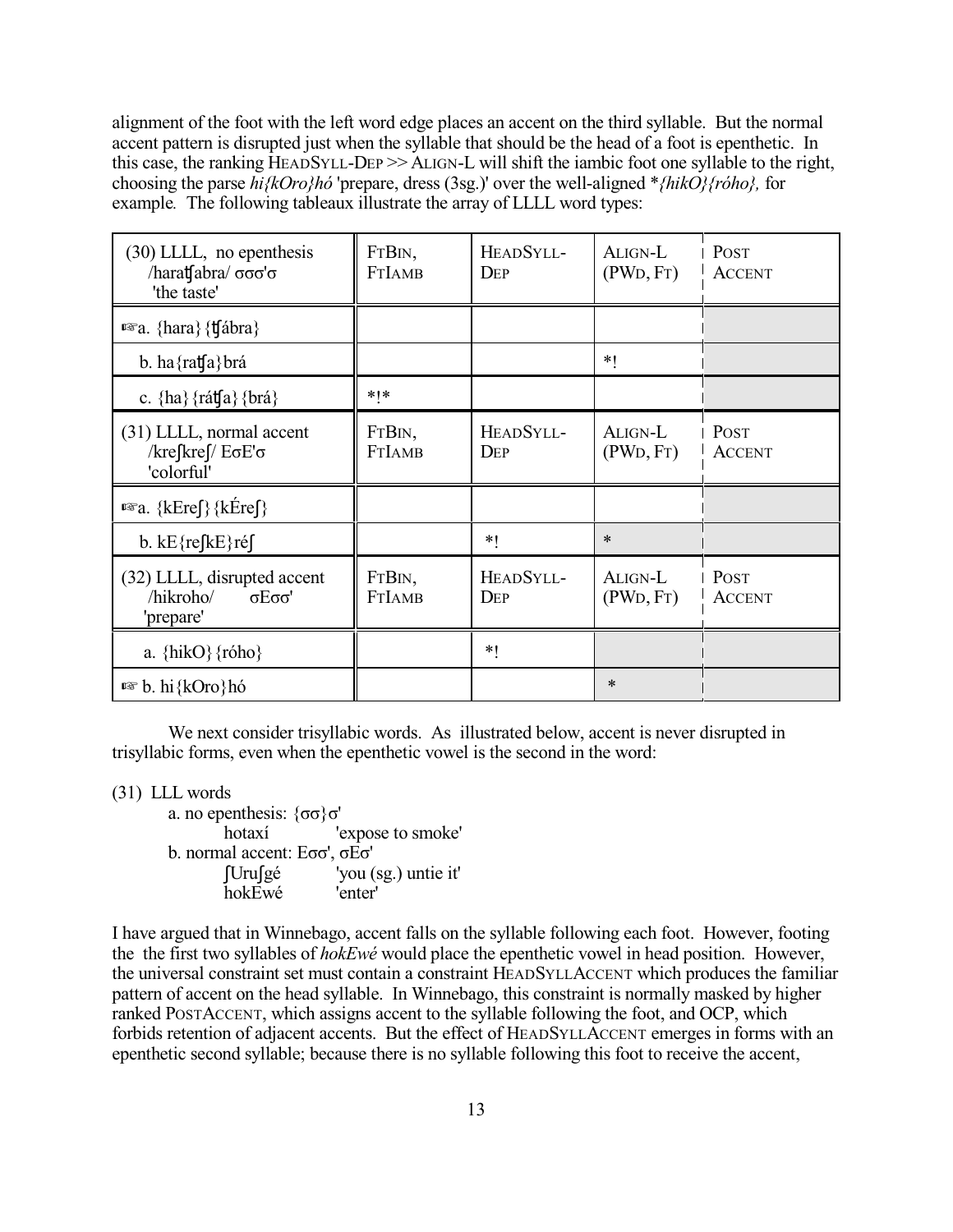HEADSYLLACCENT can be satisfied. Thus, trisyllabic forms will receive accent on their final syllable either by accent on the post-foot syllable, or accent on the head syllable of the foot:

(32) Stress/Accent Constraints (Final Version)

a. FTBIN(MORA), FT=IAMBIC

b. HEADSYLL-DEP: Every segment in the head of a foot in  $S_2$  has a correspondent in  $S_1$ 

c. ALIGN-L(PWD, FOOT): Align left edge of Prosodic Word with left edge of a foot.

d. OCP(ACCENT): Adjacent syllables may not be accented.

e. POSTACCENTING: The syllable to the right of a foot should be accented.

f. HEADSYLLACCENT: The head of a foot should be accented.<sup>10</sup>

| $(33)$ /hotaxi/<br>'expose to smoke'<br>$\sigma\sigma\sigma'$ | FTBIN,<br><b>FTIAMB</b> | <b>HEADSYL</b><br>L-DEP | ALIGN-L | $\overline{OCP}$ | POST<br><b>ACCENT</b> | <b>HEADSYLL</b><br><b>ACCENT</b> |
|---------------------------------------------------------------|-------------------------|-------------------------|---------|------------------|-----------------------|----------------------------------|
| $\mathbb{R}$ a. {hota}xí                                      |                         |                         |         |                  |                       | $\ast$                           |
| b. ho $\{taxi\}$                                              |                         |                         | $*!$    |                  |                       |                                  |
| $(34)$ /frufge/<br>'you (sg) untie it'<br>$E\sigma\sigma'$    | FTBIN,<br><b>FTIAMB</b> | <b>HEADSYL</b><br>L-DEP | ALIGN-L | I OCP            | POST<br><b>ACCENT</b> | <b>HEADSYLL</b><br><b>ACCENT</b> |
| $\mathbb{F}_a$ . {[Uru} [gé                                   |                         |                         |         |                  |                       | $\ast$                           |
| b. $\int U\{ru\}$ gé}                                         |                         |                         | $*1$    |                  |                       |                                  |
| $(35)$ /hokwe/<br>'enter'<br>$\sigma E \sigma'$               | FTBIN,<br><b>FTIAMB</b> | <b>HEADSYL</b><br>L-DEP | ALIGN-L | $\overline{OCP}$ | POST<br><b>ACCENT</b> | <b>HEADSYLL</b><br><b>ACCENT</b> |
| a. {hokE}wé                                                   |                         | $*1$                    |         |                  |                       | *                                |
| $\mathbb{F}$ b. ho $\{kEw\acute{e}\}\}\$                      |                         |                         | $\ast$  |                  |                       |                                  |

These constraints account equally well for words of more than four syllables. Normally, accent falls on the third and following odd-numbered syllables, but again, accent is disrupted by an epenthetic vowel in an even-numbered syllable:

 $10$  We will also need a constraint \*ACCENT (vowels should not be accented), which prevents accents from surfacing at random.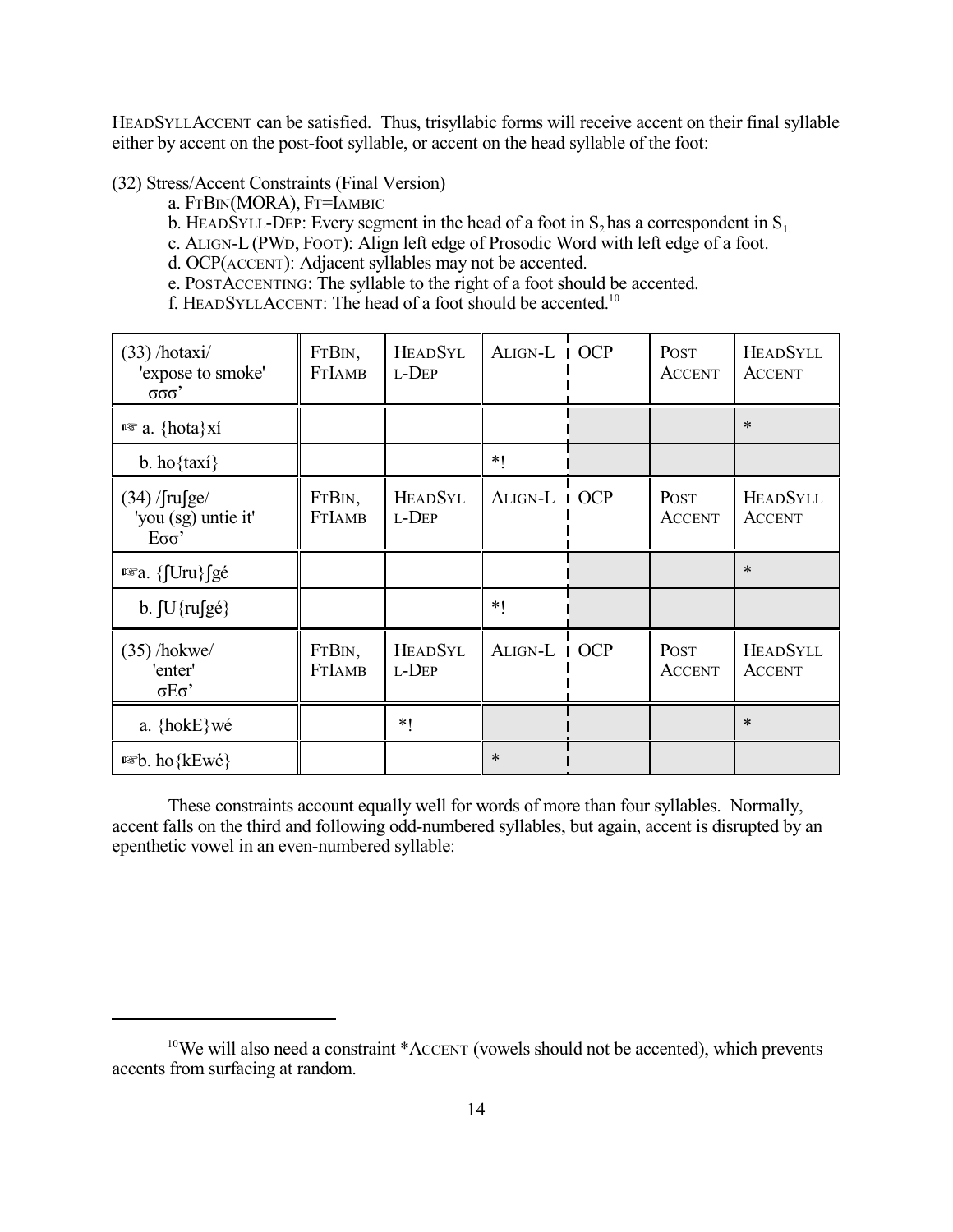| (36 | Longer words         |                                  |
|-----|----------------------|----------------------------------|
|     | a. no epenthesis     |                                  |
|     | hokiwároké           | 'swing $(n.)'$                   |
|     | b. normal accent     |                                  |
|     | hirakÓrohó           | 'prepare, dress (2sg.)'          |
|     | hirakÓrohónirá       | 'the fact that you do not dress' |
|     | c. disrupted accent  |                                  |
|     | wakIripÁras          | 'flat bug'                       |
|     | wakIripÓropÓro       | 'spherical bug'                  |
|     | harakí [Urudzík [Aná | 'pull taut (2sg. declar.)'       |
|     |                      |                                  |

Longer forms containing odd numbered syllables could conceivably be parsed in different ways; for example, the accent pattern of (37) is consistent with footing (37a), in which a final stray syllable, or (37b), with medial stray syllable. The constraint ranking proposed here chooses (37b), since this satisfies both PostAccent and HeadSyllAccent. The same footing is possible for (39), since it does not require creating a foot which has an epenthetic vowel as its righthand (head) element. However, forms like (40), in which the second syllable is epenthetic, require the shifting of feet to the right:

| $(37)$ no epenthesis<br>/hokiwaroke/<br>'swing $(n)$ '<br>σσσ'σσ' | FTBIN,<br>FTIAMB,<br>PARSE-2 | <b>HEADSYL</b><br>$\mathbf{L}$<br><b>DEP</b> | ALIGN-L   OCP | POST<br><b>ACCENT</b> | <b>HEADSYLL</b><br><b>ACCENT</b> |
|-------------------------------------------------------------------|------------------------------|----------------------------------------------|---------------|-----------------------|----------------------------------|
| a. {hoki} {wáro}ké                                                |                              |                                              |               |                       | $**1$                            |
| <b>B</b> . {hoki} wá {roké}                                       |                              |                                              |               |                       | $\ast$                           |
| c. ho {kiwa} {róke}                                               |                              |                                              | $*!$          |                       | $***$                            |
| (38) normal accent<br>/hirakroho/<br>'prepare'<br>σσΕ'σσ'         |                              |                                              |               |                       |                                  |
| a. $\{hira\} \{kOro\}$ hó                                         |                              |                                              |               |                       | $***$                            |
| $\mathbb{F}\backslash \{\text{hira}\}\ \text{kO}\{\text{roho}\}\$ |                              |                                              |               |                       | *                                |
| c. hi $\{rakO\} \{róho\}$                                         |                              | $*1$                                         | $\ast$        |                       | $***$                            |
| (39) disrupted accent<br>/wakripras/<br>'flat bug'<br>σΕσΕ'σ      |                              |                                              |               |                       |                                  |
| a. {wakI} {rípA}rás                                               |                              | $***$                                        |               |                       | $**$                             |
| b. $\{wakI\}$ rí $\{p\text{Arás}\}\$                              |                              | $*!$                                         |               |                       | $\ast$                           |
| $I^{\text{c}}$ c. wa {kIri} {p $\text{Aras}$ }                    |                              |                                              | $\ast$        |                       | $**$                             |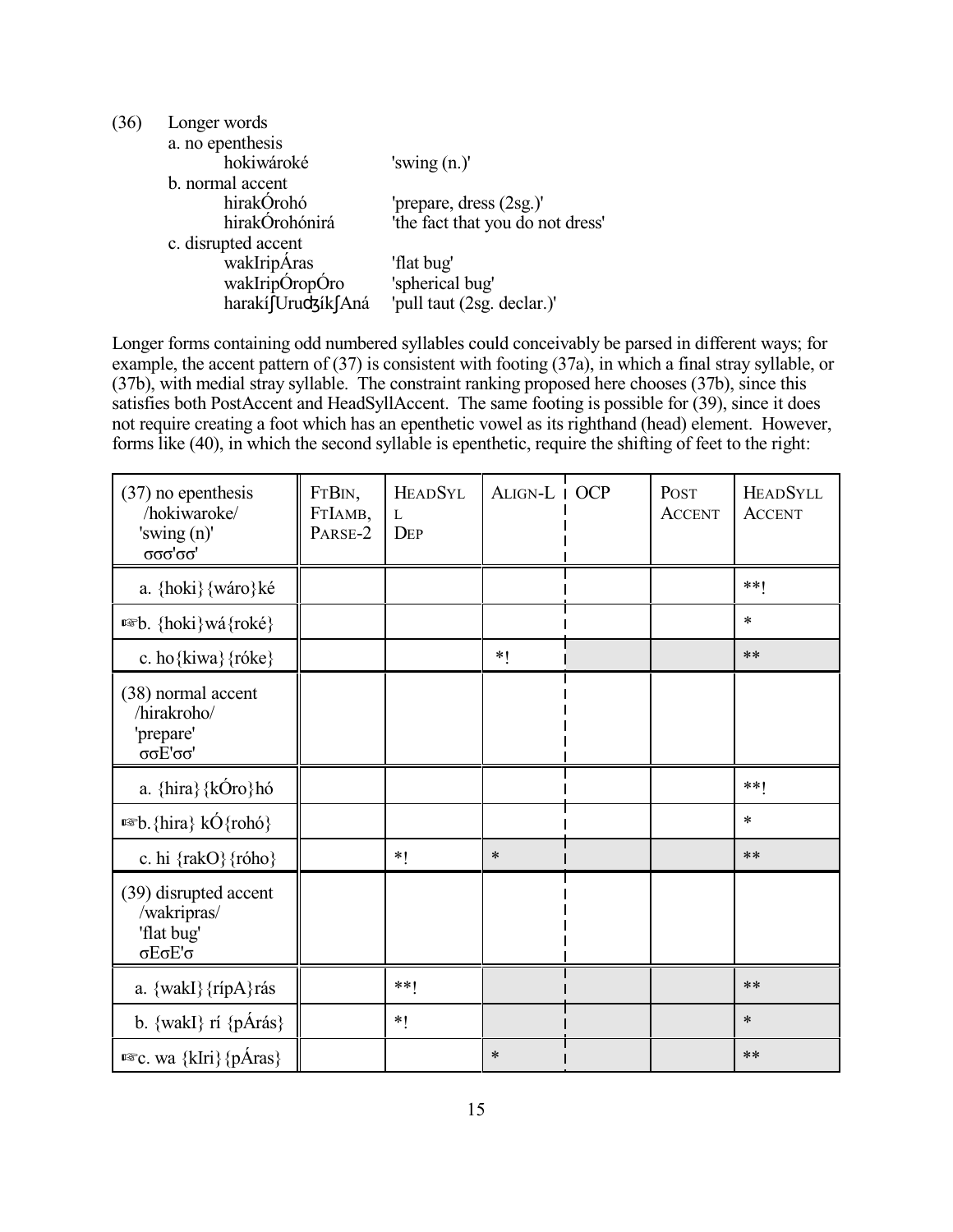The constraint set developed for light syllables will account equally well for accentepenthesis interactions in words containing heavy syllables. Accent falls on a syllable following an initial heavy syllable, whether that syllable is underlying or epenthetic. Thus, in light-syllabled forms, an epenthetic vowel in the second position disrupts the normal accent pattern (compare *hara±ábra* 'the taste' with no epenthesis and *hikOrohó* 'prepare, dress (3sg.)' with second vowel epenthetic). In contrast, forms like (40a) and (40b) have the same accent pattern:

(40) a. {haa}kí{tujík} 'I pull it taut (plain)'

b. {waa}pÓ{rohí} 'snowball making'

c.  $\{\text{waa}\}\{\text{pOro}\}\{\text{pOro}\}\$  'snowball'

This follows if the initial heavy syllable itself constitutes a foot, which then causes the following syllable to be postaccented.<sup>11</sup>

# **4.4.2. Previous Analyses of Epenthesis-Accent Interactions**

In the analysis proposed above, the disruption of normal accent by epenthesis in an evennumbered syllable stems from the high rank of HEADSYLL-DEP, which disallows feet of the form  ${\sigma}$ . Thus, although the normal footing is  ${\sigma}$  { ${\sigma}$ } (as in *{hara}{* ${\sigma}$ *{dbra}* 'the taste'), the sequence óEóó will be footed as ó{Eó}ó (as in *hi{kOro}hó* 'prepare'), because an epenthetic vowel cannot be the head (rightmost) syllable of a foot.<sup>12</sup>

Alternative analyses derive the impossibility of creating a foot of the form  $\{\sigma E\}$  in different ways. The analysis of Halle and Idsardi (1995) posits a constraint requiring an epenthetic syllable to coincide with a left metrical constituent boundary. Like HEADSYLL-DEP, this constraint rules out feet of the form {óE}. But while the HEADSYLL-DEP analysis relates this prohibition to universal constraints against epenthetic material in prominent positions, the analysis using a left-coincidence constraint does not.

Other analyses rely on the assignment of somewhat unorthodox syllable structures to  $\sigma E$ sequences. Thus, to prevent the formation of  $\{\sigma E\}$  feet, Hayes (1995) argues that there is a level prior to footing at which a sequence like */kro/* in */hikroho/*  $\rightarrow$  *hikOrohó* would constitute a single syllable. To account for the position of accent on the syllable following this sequence, he assumes further that a sequence like /*kro*/ constitutes a heavy syllable, with both the vocalic nucleus and the onset sonorant consonant bearing a mora. These sequences then pattern with other heavy syllables in taking accent on the syllable following them. However, since a structure like *kOro* patterns with two light syllables with respect to his tone shift rule, he must assume that this sequence is transformed into two light syllables by the point at which tone shift applies. Similarly, Alderete (1995a), though working within a strictly parallel framework, argues that a sequence like *kOro* constitutes a single heavy syllable in the output, though it is presumably realized phonetically as two syllables. Note that this approach cannot be extended to Selayarese, in which treating *solOdérE* as a bisyllabic form would have disastrous results.

All these analyses are designed to force an epenthetic vowel to form a foot with a following rather than a preceding vowel. In the analysis proposed here, this follows from high ranking of HEADSYLL-DEP, which bans epenthetic vowels from the right (head) syllable of a foot.

<sup>&</sup>lt;sup>11</sup> Forms with noninitial heavy syllables are discussed in the Appendix.

 $12$ The constraint LAPSE-2, which prevents a sequence of two unfooted syllables (Alderete 1999b), will rule out hikO{roho}.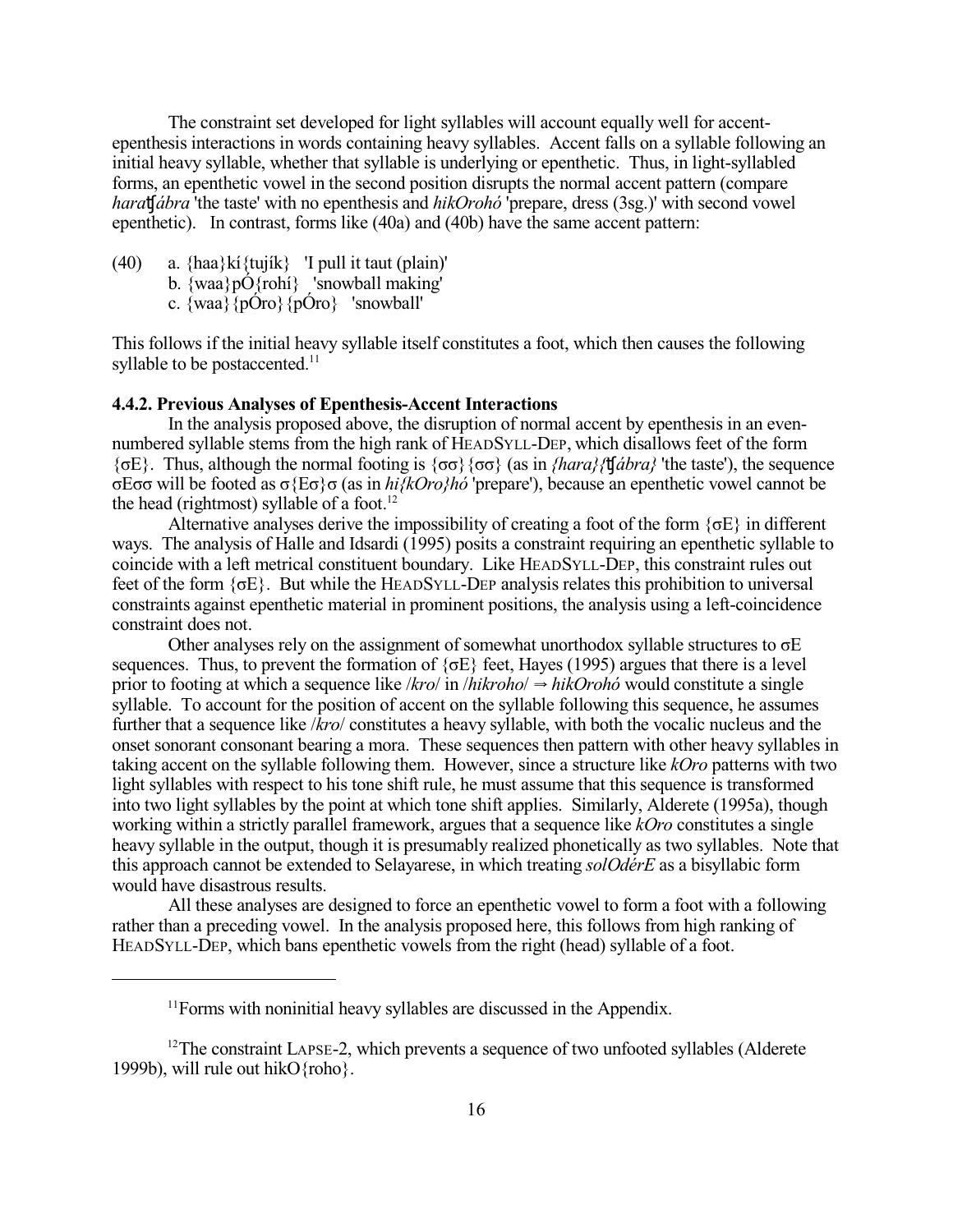# **4.5. Iraqi Arabic**

I now turn to a disruption of normal stress by an inserted vowel that does not lend itself to the sort of account outlined above. I will suggest that this stress disruption is due to morphological factors rather than to the presence of epenthetic vowels.

The relevant fact is the apparent invisibility of epenthetic vowels to stress assignment in Iraqi Arabic. Stress is quite regular in this dialect. As shown below, stress falls on the final syllable if that syllable consists of a long vowel followed by a consonant; on the penultimate syllable if the penultimate is heavy (containing a long vowel or closed by a consonant); and otherwise on the antepenultimate syllable:

- (41) Iraqi Arabic stress:
	- a. final syllable: kitáab 'book'
	- b. heavy penult: sallátha 'her basket', firáaqi 'Iraqi'
	- c. antepenult: [árika 'company', Sáalami 'world', mumáθθila 'actress'

This regular pattern is disrupted, however, in the presence of epenthetic vowels: in *kitábIt* 'I wrote/ you (2 sg. m.) wrote' the suffix consists of /t/, but a vowel is inserted to prevent a complex coda. (This dialect allows only one consonant in coda and in onset, except in word-initial position, where complex onsets are possible). Stress falls on a light penultimate syllable, in contrast to *árika*, which has identical surface syllable structure and the expected antepenultimate stress.

Forms like *kitábit* 'I wrote/ you (m. sg.) wrote' are actually anomalous in another respect as well. Comparison of the full perfect tense paradigm reveals that the final vowel of a CVCVC verb stem is normally deleted when a vowel follows the stem, as in the  $3<sup>rd</sup>$  person singular feminine and 3<sup>rd</sup> person plural forms:

| (42) | 'write (perfect)' |
|------|-------------------|
|      |                   |

| kítab<br>kítbat<br>kítbaw | '3 sg. m.'<br>'3 sg. f.'<br>'3 pl.' | /kitab/<br>/kitab+at/<br>/kitab+aw/ |
|---------------------------|-------------------------------------|-------------------------------------|
| kitábit                   | $'2$ sg. m.'                        | $/$ kitab+t $/$                     |
| kitábti                   | '2 sg. f.'                          | /kitab+ti/                          |
| kitábtu                   | $'2$ pl. $'$                        | /kitab+tu/                          |
| kitábit                   | ' $1$ sg.'                          | /kitab+t/                           |
| kitábna                   | 'l pl. $'$                          | /kitab+na/                          |

Thus, the *kitábit* forms are opaque with respect to both stress and syncope. In a serial analysis, this opacity can be accounted for by ordering stress and syncope rules before epenthesis:

| (43) | Serial analysis (Broselow 1982): |                       |                                         |
|------|----------------------------------|-----------------------|-----------------------------------------|
|      |                                  | a. / $k$ itab $+at$ / | $b.$ /kitab+t/                          |
|      | syncope:                         | kitbat                |                                         |
|      | syllabification:                 | kit.bat.              | ki.tab.t                                |
|      | stress assignment: kit.bat       |                       | ki.táb.t                                |
|      | epenthesis:                      |                       | ki.táb.It                               |
|      | resyll:                          |                       | ki.tá.bIt                               |
|      |                                  | [kítbat] 'she wrote'  | [kitábit] 'I wrote/ you (sg. m.) wrote' |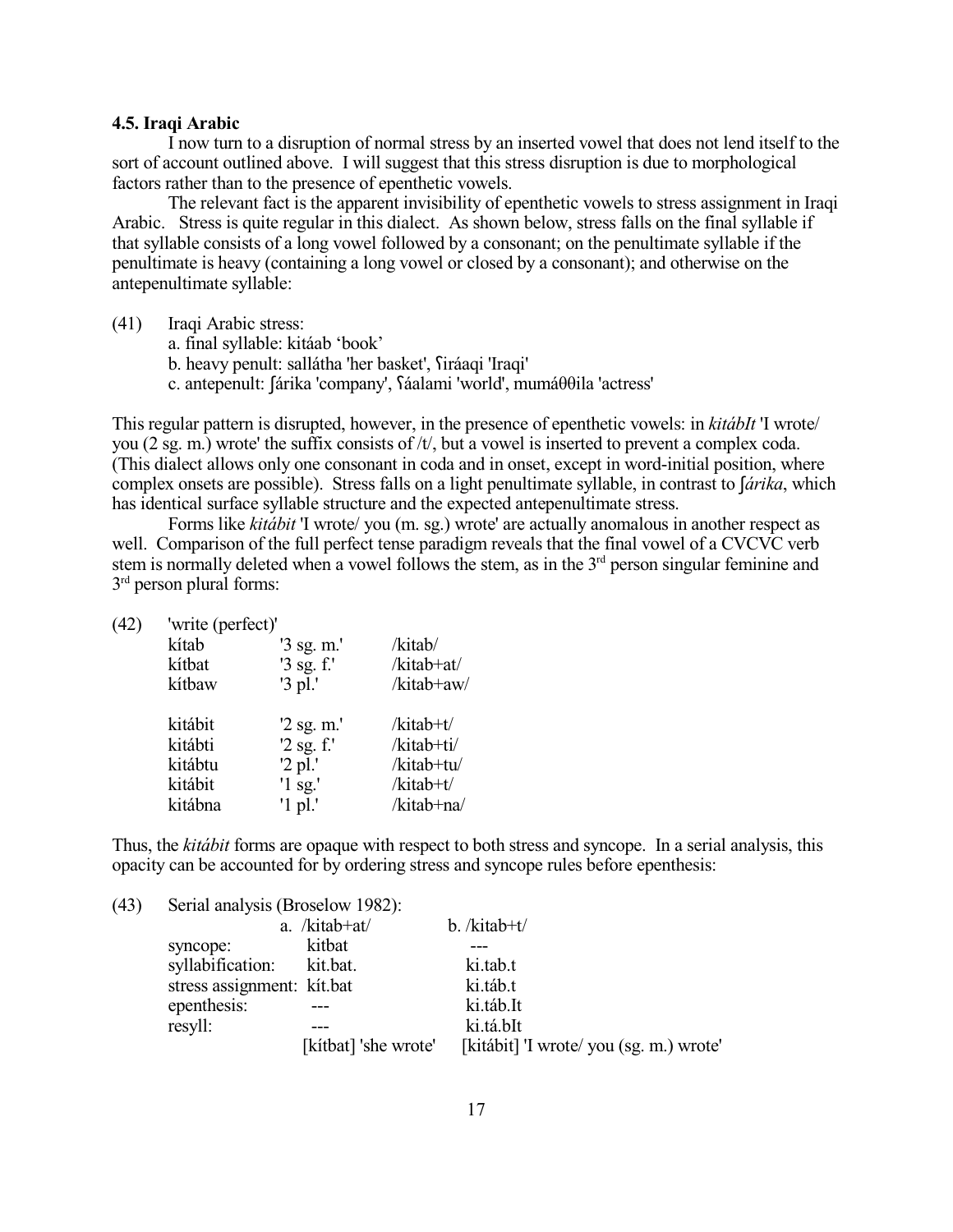In this analysis, the stem actually contains a heavy penult at the point at which stress is assigned. The anomalous stress in the  $1<sup>st</sup>$  person singular and the  $2<sup>nd</sup>$  person masculine singular follows from the fact that these forms are the only ones to take a suffix consisting of a single consonant.

It is more difficult to see how the stress disruption in these forms could be treated within a strictly parallel framework. Note that this pattern is crucially different from those we have considered earlier. In Selayarese, NKS Korean, and Winnebago, when the normal patterns of foot construction would place epenthetic material in prominent positions, feet were shifted to include only underlying vowels. But in this case, the expected stress pattern \*{*kíta}bIt* would involve a foot that does not contain any epenthetic material (according to the normal assumption that stress in this language involves a bisyllabic trochee). Therefore, neither HEAD-DEP nor HEADSYLL-DEP should prevent assignment of the foot structure found in *árika* to the form *kitábIt*. These facts, therefore, seem to favor the serial analysis.

However, while the serial account is appealing, this account does not extend to other verb types, in which we see anomalies that do not receive an intuitively satisfying phonological explanation. I will argue, therefore, that the stress disruption in forms like *kitábIt* is due not to the presence of an epenthetic vowel but instead to a more general phenomenon. In this dialect (as in many of the colloquial Arabic dialects), the base of suffixation in  $3<sup>rd</sup>$  person perfective verb forms is always distinct from  $1<sup>st</sup>$  and  $2<sup>nd</sup>$  person verb bases.<sup>13</sup> A survey of different verb stem shapes in the perfective is instructive. We begin with triconsonantal verbs, which in their unsuffixed form are bisyllabic:

| (44)            | <b>Triconsonantal Verbs</b> |                              |                              |
|-----------------|-----------------------------|------------------------------|------------------------------|
|                 | a. 'write'                  | b. 'telephone'               | c. 'change'                  |
| 3 <sup>rd</sup> | kítab, kítbat, kítbaw       | xáabar, xáabrat, xáabraw     | báddal, bádlat, bádlaw       |
| 2 <sup>nd</sup> | kitábit, kitábti, kitábtu   | xaabárit, xaabárti, xaabártu | baddálit, baddálti, baddáltu |
| 1 <sup>st</sup> | kitábit, kitábna            | xaabárit, xaabárna           | baddálit, baddálna           |

The  $3<sup>rd</sup>$  person forms all have stress on the initial stem syllable, while the others have stress on their second syllable. The phonological analysis of these facts derives these differences from the suffix shape: [+3p] suffixes are zero, or vowel-initial *(+at, aw)*, while [-3p] suffixes are (at least underlyingly) consonant-initial (*+t, +ti, +tu, +t, +na*).

The phonological analysis is no doubt a good explanation of how the differences between these verb bases arose, but does not necessarily provide the best account of the synchronic facts. Consider the so-called final weak verbs, where we see differences between [+3p] and [-3p] bases which go beyond the stress:

<sup>&</sup>lt;sup>13</sup> Many years ago, Bob Harms suggested a similar, functionally-based analysis in a class at the University of Texas at Austin. It should be noted that not all dialects impose a distinction in the shape of [+3] and [-3] perfective verb bases; for example, a Bedouin dialect of the Cyrenaican Jebel discussed by Mitchell (1960) has *kitáb* 'he wrote' and *kitábit* 'I/you m. wrote.' In this dialect, however, stress always falls on the final syllable of the perfective base, whether the suffix contains an underlying vowel or an inserted vowel.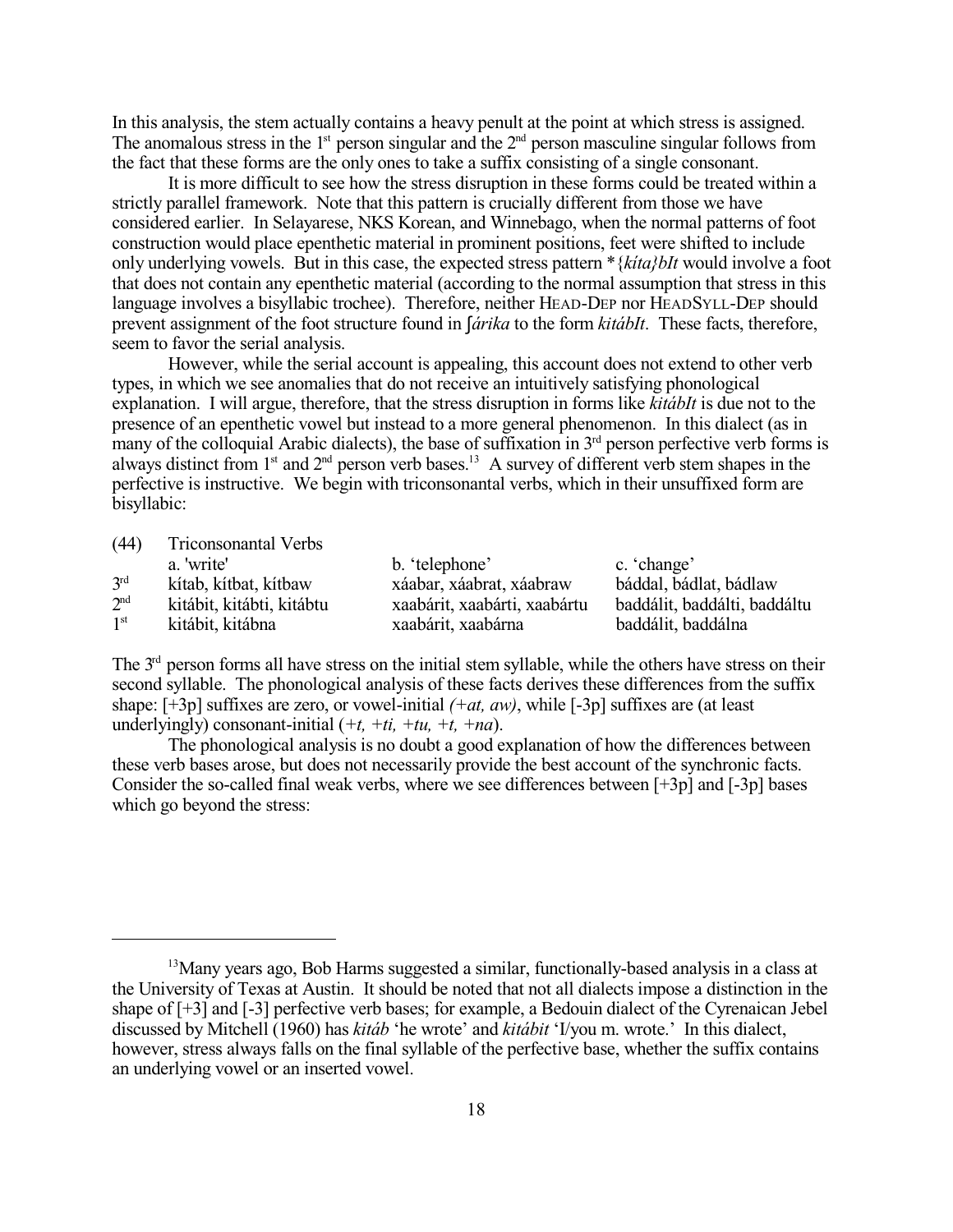| (45) |                 | Final Weak Verbs         |                       |
|------|-----------------|--------------------------|-----------------------|
|      |                 | 'forget'                 |                       |
|      | 2 <sup>rd</sup> | nísa, nísat, nísaw       | $(+\infty, +at, +aw)$ |
|      | 2 <sub>nd</sub> | niséet, niséeti, niséetu | $(+t, +ti, +tu)$      |
|      | 1st             | niséet, niséena          | $(+t, +na)$           |

These verbs historically have a glide as their final radical, and Brame (1970) has argued for a synchronic analysis in which the final glide is still present. The glide is deleted word-finally (yielding *nisa* from /*nisaj*/); before a consonant, the vowel-glide sequence undergoes coalescence to create a long mid vowel with the backness of the glide (yielding *niseet* 'I/you m. forgot' from /*nisaj+t*/). But this account leads us to expect verbs in which we find [*oo*] before the suffix, since there is no reason to exclude the possibility of verbs ending in /*w*/. The fact that all final weak verbs take [*ee*] before a suffix suggests that this vowel has been re-analyzed as a stem extender, rather than as the result of a general phonological process. In our terms, the function of this stem extender is to ensure that a distinction is maintained between the [+3] stems, which receive stress on their initial syllable, and the [-3] stems, which are stressed on the extender.

Also problematic for the phonological analysis are the geminate (or doubled) verbs:

| (46) |                 | Geminate Verbs              |                       |
|------|-----------------|-----------------------------|-----------------------|
|      |                 | 'send'                      |                       |
|      | 2rd             | dázz, dázzat, dázzaw        | $(+\infty, +at, +aw)$ |
|      | 2 <sub>nd</sub> | dazzéet, dazzéeti, dazzéetu | $(+t, +ti, +tu)$      |
|      | 1 st            | dazzéet, dazzéena           | $(+t, +na)$           |

In these verbs, as in the final weak verbs, [*ee*] appears before the [-3] suffixes. We could ascribe the appearance of [*ee*] to the presence of a final glide, assuming underlying /*dazzaj*/ (parallel to *baddal* 'change'). However, we would then expect the third person masculine singular (the unsuffixed form) to surface as *\*dazza,* by the same rule that deletes the final glide in *nisa* 'he forgot'. On the other hand, if we assume that the stem is either /*dazz*/ or /*dazaz*/ (with metathesis), we have no explanation for the appearance of [*ee*] before consonant-initial stems. While syllable structure constraints would indeed prevent the faithful realization of inputs like /*dazz+t*/, /*dazz+ti*/, we would expect these forms to be made pronounceable via more widespread processes of epenthesis or degemination:

(47) a.  $\text{dazz+t/} \Rightarrow$  dazzeet 'I/you m.sg. sent' expected form: \*dázzit via epenthesis (cf. /kitab+t/  $\Rightarrow$  kitabit 'I/you m.sg. wrote')

b.  $\frac{dazz+ti}{\Rightarrow}$  dazzeeti 'you f. sent' expected form: \*dázti via degemination (cf. /baddal+at/  $\Rightarrow$  badlat 'you f.sg. changed')

Thus, there is no obvious phonological account of the appearance of [*ee*] in geminate verbs.

Another problematic case involves so-called hollow verbs, which historically had a glide as their middle radical: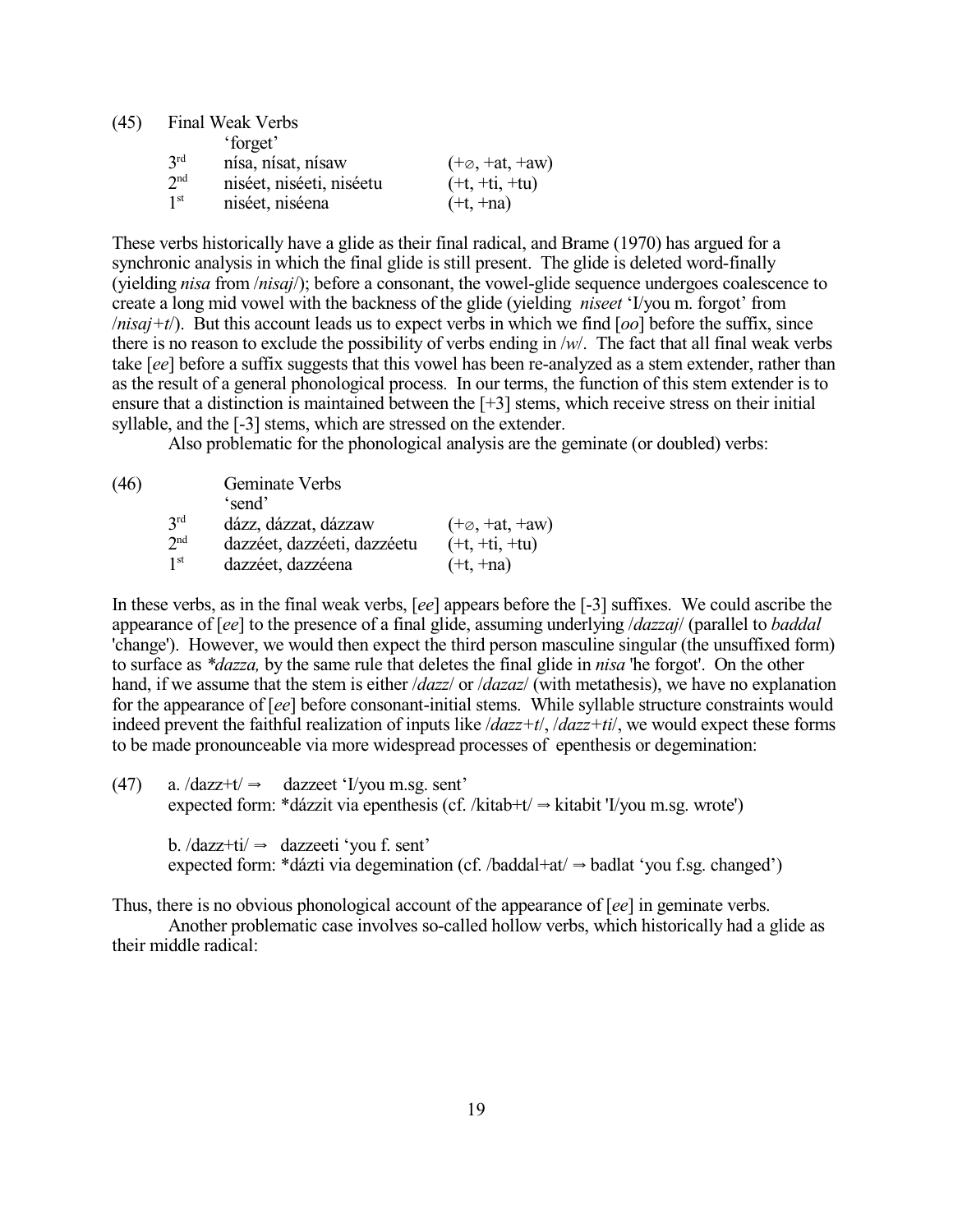| (48) | Hollow verbs |
|------|--------------|
|------|--------------|

|                 | 'see'                |                       |
|-----------------|----------------------|-----------------------|
| 3 <sup>rd</sup> | [áaf, [áafat, [áafaw | $(+\infty, +at, +aw)$ |
| $2^{\text{nd}}$ | ∫ífit, ∫ífti, ∫íftu  | $(+t, +ti, +tu)$      |
| 1 <sup>st</sup> | fífit, fífna         | $(+t, +na)$           |

In these verbs, the stem is monosyllabic, leaving no room for a stress difference between [+3] and [- 3] stems. However, the two sets of stems are nevertheless distinct, with [+3] stems containing a long low vowel and the [-3] stems containing a short high vowel. Thus, assuming a single stem for all persons, we need to explain the realization of /*áaf+ti*/ as *ífti* 'you f. saw', rather than \**áafti*. There is no clear phonological reason for shortening the stem vowel in this context since CVVC is tolerated in this language (Broselow, Chen, and Huffman 1997); cf. *xáabrat* 'she telephoned'. 14

The array of facts above do not lend themselves to a single phonological analysis. However, we can describe them all as an effect of an imperative for morphological distinctness. In each verb type, we see a contrast between the base of suffixation in [+3] and [-3] forms. For bisyllabic stems, the [+3] base consists of either a stressed followed by an unstressed syllable, or a single stressed syllable, while [-3] bases have stress on their second syllable. Monosyllabic bases are of two types: final weak verbs and geminate verbs add a second syllable ([*ee*]) in [-3] forms, and this syllable bears stress; hollow verbs are monosyllabic in both [+3] and [-3] forms, but the single stressed vowel changes its quality in [-3] forms. We can assume a constraint enforcing nonidentity between [+3] and [-3] bases (reminiscent of Alderete's (1999b) antifaithfulness constraints):

(51) [-3] Contrast:

A base bearing a nonthird person ([-3]) suffix must be distinct from the unmarked [+3] base in the identity of the stressed vowel.

This constraint compares the base of a  $[-3]$  suffix to the nonsuffixed  $3<sup>rd</sup>$  person masculine singular. Hollow verbs satisfy this constraint by changing the quality of the stressed vowel, while the other verb types satisfy it by means of locating stress on a different vowel. We can now view the exceptional stress in *kitábIt* 'I/you m. wrote' as a result not of stress-epenthesis interactions, but of the desire to maximize contrast between the [+3] and [-3] forms:

| $(52)$ /kitab+at/<br>'wrote, 3 f. sg.' | *Complex<br>Coda | $[-3]$ Contrast<br>(base for<br>comparison:<br>kítab) | <b>Stress Constraints</b> | Syncope |
|----------------------------------------|------------------|-------------------------------------------------------|---------------------------|---------|
| a. kítabat                             |                  |                                                       |                           | *1      |
| <b>s</b> b. kitbat                     |                  |                                                       |                           |         |
| c. kitábat                             |                  |                                                       | $\ast$                    |         |

 $14$ Brame (1970) proposes an analysis for the counterpart verbs in Modern Standard Arabic whereby underlying */ajaf+ti/* is transformed first to *fajf+ti*, with subsequent vowel-glide coalescence.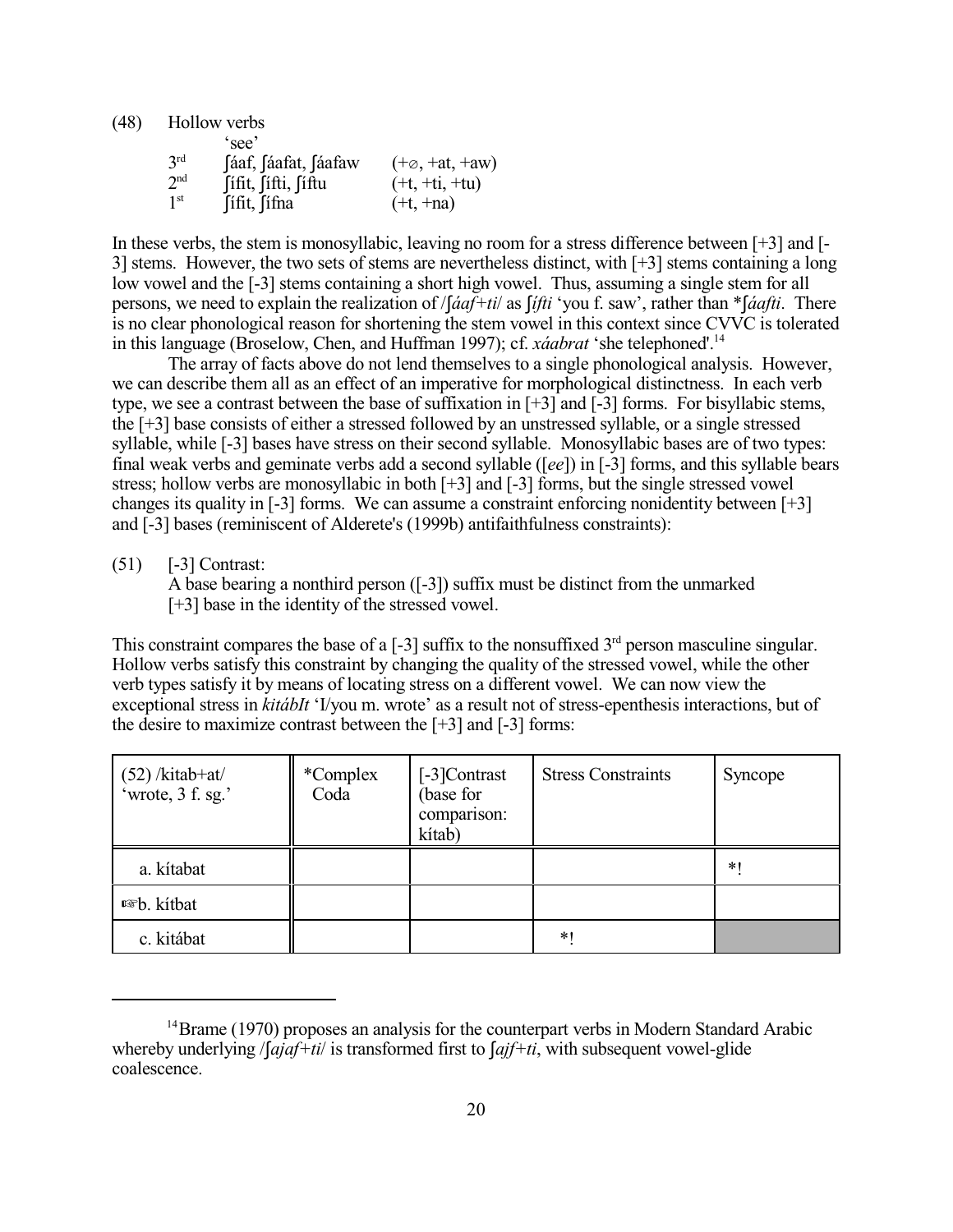| $(53)$ /kitab+t/<br>'wrote, 1 sg./2 m. sg.' | *Complex<br>Coda | [-3]Contrast<br>(base for<br>comparison:<br>kítab) | <b>Stress Constraints</b> | Syncope |
|---------------------------------------------|------------------|----------------------------------------------------|---------------------------|---------|
| a. kítabIt                                  |                  | *1                                                 |                           |         |
| b. kítbIt                                   |                  | $*$ (                                              |                           |         |
| <sup>¤</sup> c. kitábIt                     |                  |                                                    | $\ast$                    |         |

This is by no means a full account of Arabic stress and epenthesis (see Broselow 1992, Piggott 1995, Kiparsky 1999 for discussion of a broader range of data). But it does at least suggest an approach to the complex morphology of perfect stems.

# **5. Conclusion**

An examination of the interaction of stress and epenthesis reveals a rich and complex array of facts, with epenthetic vowels sometimes patterning with underlying vowels, and sometimes disrupting the normal stress patterns, and both patterns sometimes coexisting within a single language. I have argued that Alderete's basic insight, that languages tend to avoid placing epenthetic material in prosodically prominent positions, allows us to account for many cases of apparently exceptional stress. Other cases may be accounted for by principles of maximization of morphological contrast. Based on the data here, it appears that a serial account of these facts is neither necessary nor desirable.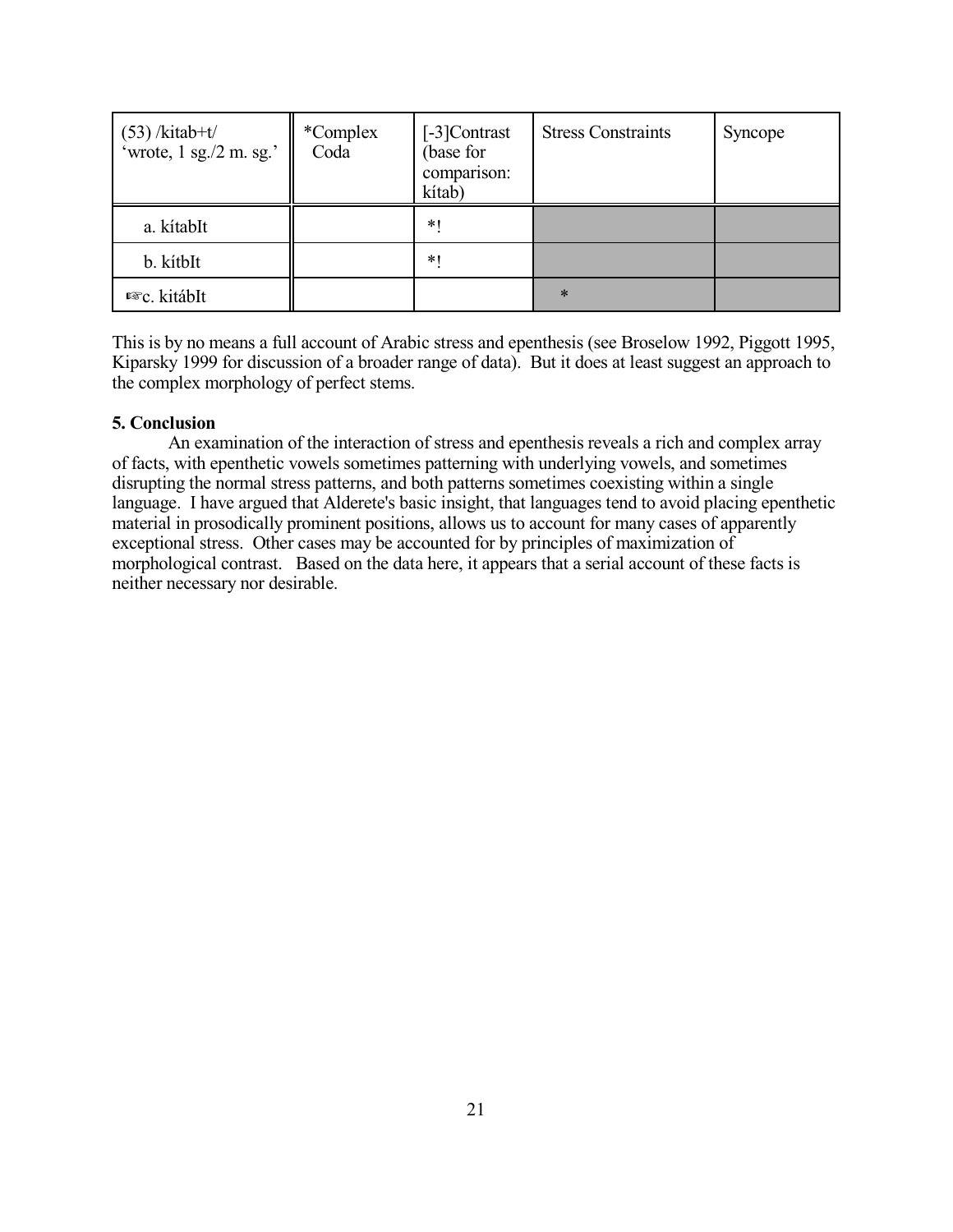### **Appendix**: **Residual Issues**

### **1. Selayarese**

Though Selayarese does not have contrastive vowel length, vowels in open syllables show an increase in length under stress (Basri 1999). In (52), we see that while underlying vowels lengthen before a possessive suffix, epenthetic vowels do not; the epenthetic vowel in (52b) is followed by a geminate consonant (the phonetic realization of a glottal stop followed by a voiceless consonant):

| (52) a. /sahala+ku/ ⇒ sahalá:ku             | 'my sea cucumber' |
|---------------------------------------------|-------------------|
| $b$ ./sahal+ku/ $\Rightarrow$ sahal $A$ kku | 'my profit'       |

Stress falls on the epenthetic vowel in (52b), in violation of HEAD-DEP, because the alternative footing, in which the first two syllables constitute the main stress foot, would violate constraints against leaving a sequence of two syllables unparsed (see Broselow 2000 for a complete analysis).

Piggott (1995) argues that the failure of epenthetic vowels to lengthen under stress is evidence that these vowels are not present when the lengthening rule applies, supporting a serial analysis of epenthesis. However, an alternative analysis of these data has been proposed by Basri (1999). Basri argues that glottal stop insertion is preferred to vowel lengthening ( $N_{\rm O}$ LONGV  $>>$ DEPC) as a means of satisfying the requirement that stressed syllables be bimoraic. But glottal stop insertion is blocked in vowel-final stems by a higher-ranked alignment constraint requiring the right edge of the stem to coincide with the right edge of a syllable boundary (ALIGN-R(STEM,SYLLABLE)). In forms such as *sahalá:-ku* 'my sea cucumber,' the alignment of stem-final [a] would be destroyed by insertion of glottal stop. But in *sahalÁ-kku* 'my profit,' the right edge alignment constraint will be violated no matter whether the bimoraic condition is satisfied by vowel lengthening or by glottal stop insertion, because the rightmost stem segment, [l], is not a possible coda. Therefore, the preferred option of glottal stop insertion is chosen. (Basri does not discuss why stressed vowels within a morpheme are lengthened; presumably, glottal stop insertion would be blocked by high ranked CONTIGUITY.)

The addition of possessive suffixes provides the only environment in which epenthetic vowels can receive stress in native vocabulary, because these are the only consonant-initial suffixes that fall within the stress domain (see Basri, Broselow, Finer, and Selkirk 1997, 2000). But the loanword data present a wider range of epenthesis sites. Epenthetic vowels within a stem (as in *karÁtu* 'card') are not followed by a glottal stop/geminate, but do in fact lengthen under stress, just like underlying vowels. This is consistent with Basri's account, but problematic for Piggott's.

In fact, it is arguable whether the gemination/glottal stop insertion seen before possessive suffixes is best analyzed as an effect of adding weight under stress, rather than a property peculiar to the possessive suffixes themselves (as Sirk (1988) shows, most South Sulawesi languages have two sets of possessive suffixes, -CV and -CCV, with the alternation frequently dependent on morphological rather than phonological factors). But in either case, the failure of vowels before possessive suffixes to lengthen does not provide a compelling argument for a serial analysis.

# **2. Winnebago**

This section addresses some residual issues regarding Winnebago accent placement. Noninitial heavy syllables in Winnebago bear accent, so we find forms like *kiríina* 'returned', in contrast to forms like *hotaxí*. We can account for this by assuming that two additional constraints are active in Winnebago accent placement: a constraint requiring heavy syllables to bear accent (the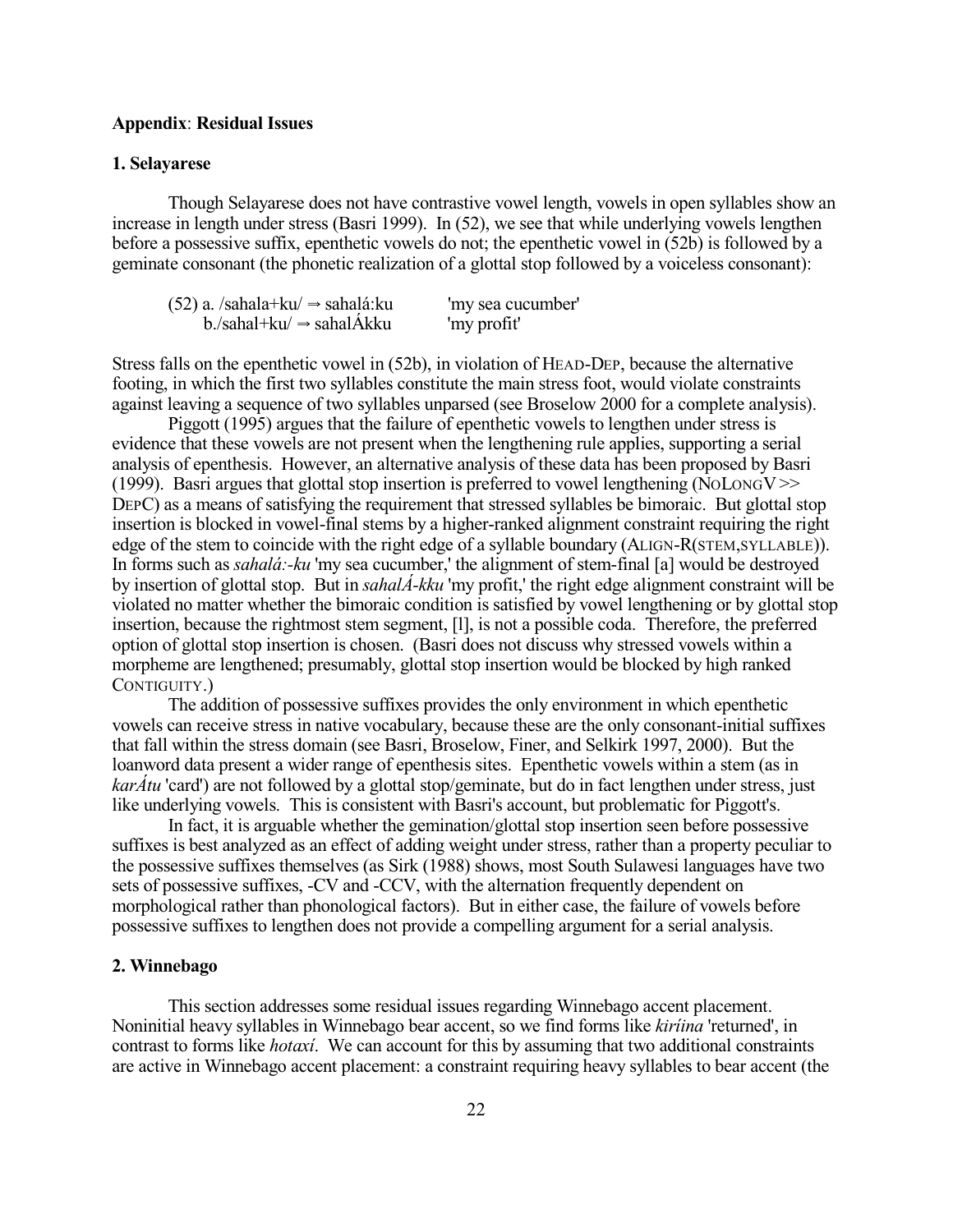accentual counterpart of WEIGHT TO STRESS), and a constraint forbidding accent on the initial syllable (arguably, the same constraint that accounts for the low pitch on Japanese initial syllables). The ranking illustrated below will derive the correct accentual patterns:

| $(53)$ /hoot $q$ agra/<br>'the Winnebago'  | <b>NOINITIAL</b><br><b>ACCENT</b> | <b>OCP</b> | <b>HEAVYHEAD</b><br><b>ACCENT</b> | POST<br><b>ACCENT</b> | <b>HEAD</b><br><b>ACCENT</b> |
|--------------------------------------------|-----------------------------------|------------|-----------------------------------|-----------------------|------------------------------|
| $\mathbb{F}$ a. {hoo} { <b>J</b> ágra}     |                                   |            | $\ast$                            |                       | $***$                        |
| b. $\{\text{h\'oo}\}\{\text{tf\'agra}\}\$  | *1                                | $\ast$     |                                   |                       | $\ast$                       |
| c. $\{ho\}$ { $\{ \text{Hagr}\hat{a} \}$ } |                                   |            | $\ast$                            | $*1$                  | $\ast$                       |
| $(56)$ /kiriina/<br>'returned'             |                                   |            |                                   |                       |                              |
| a. {kirii} ná                              |                                   |            | $*1$                              |                       | $\ast$                       |
| b. {kiríi}ná                               |                                   | $*$ (      |                                   |                       |                              |
| $E$ c. {kiríi}na                           |                                   |            |                                   | $\ast$                |                              |

Remaining problems include binary/ternary alternations illustrated by the contrast below, in which stress falls in (55a) on the third and sixth syllables, but in (55b) on the third and fifth:

(55) a. hokiwároroké 'swing (v. intrans.)' b. hakirúdzikgádza 'after he pulls taut'

Following Hale (1985), I assume that these forms differ in their morphological structure, and that footing is sensitive to morphological constituency. Similarly, Hale argues that the following form demonstrates the necessity of incorporating reference to morphological structure in the analysis:

 $(56)$  hirat'át'a[Anak[Ána 'you are talking' predicted form: \*{hira} {t'át'a} {[Ána} {kʃÁna} (accent on 5<sup>th</sup> syllable) Hale (1985): 2 metrical domains, {hira}{t'át'a} and { $\{Ana\}$ {k $\{Ana\}$ }

The problem of binary/ternary alternations illustrated above is of course independent of the question of whether stress/epenthesis interactions are best handled by serial or parallel accounts.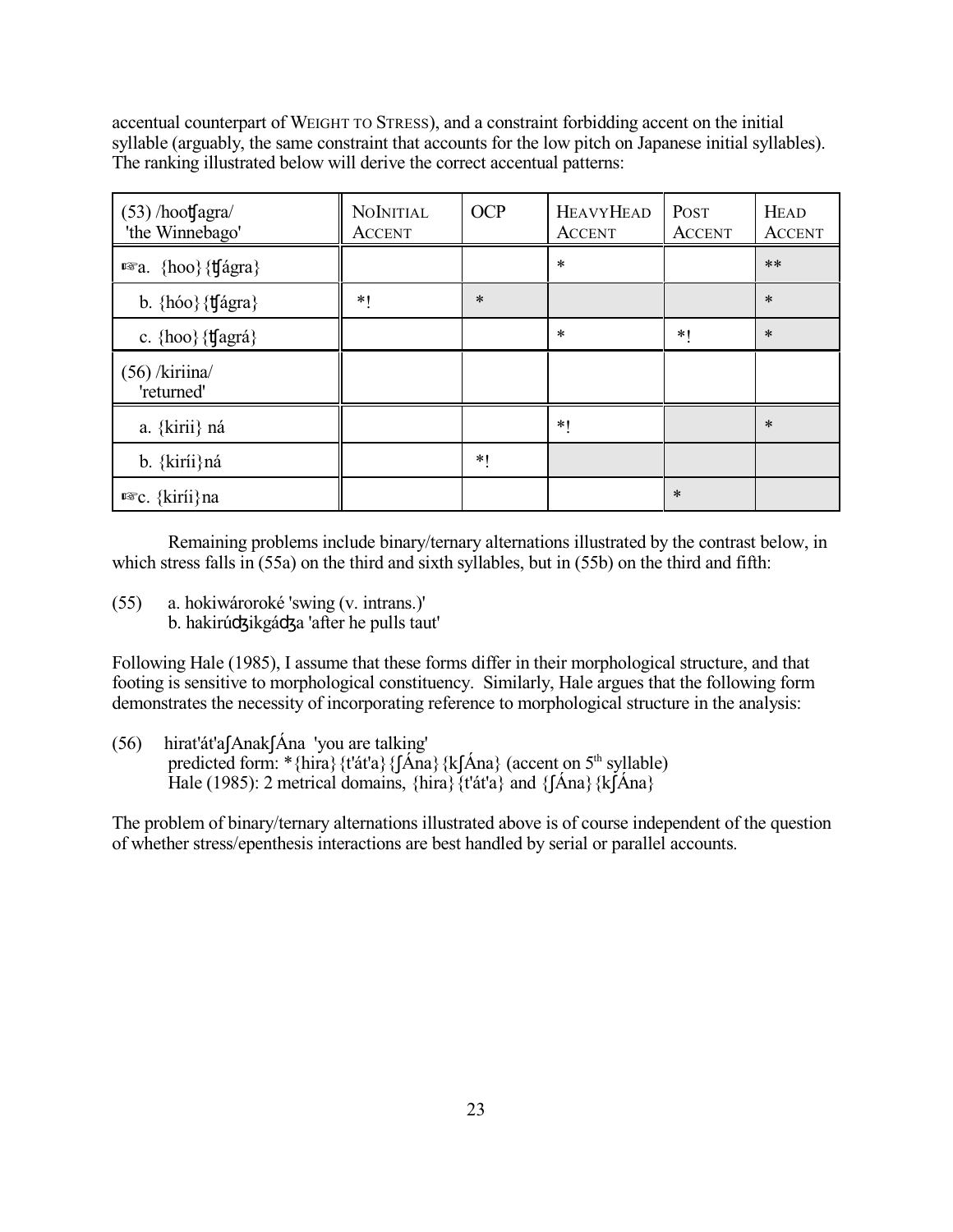#### **References**

- Alderete, John (1995a) Winnebago accent and Dorsey's Law. In Jill Beckman, Laura Walsh Dickey, and Suzanne Urbanczyk (eds.) *UMOP 18: Papers in Optimality Theory*, 21-52. Amherst, MA: GLSA.
- Alderete, John (1999a) Faithfulness to prosodic heads. ROA 94-000.
- Alderete, John (1999b) Head dependence in stress-epenthesis interaction. In B. Hermans and M. van Oostendorp (eds.) *The Derivational Residue in Phonology,* 29-50. Amsterdam: John Benjamins.
- Alderete, John (1999c) Morphologically governed accent in Optimality Theory. Doctoral dissertation, University of Massachusetts, Amherst MA.
- Basri, Hasan (1997) Phonological nativization of loanwords in Selayarese. Ms., SUNY at Stony Brook.
- Basri, Hasan (1999) *Phonological and Syntactic Reflections of the Morphological Structure of Selayarese*. Unpublished doctoral dissertation, State University of New York at Stony Brook.
- Basri, Hasan, Ellen Broselow, and Daniel Finer (1999) Clitics and crisp edges in Makassarese.
- In Caroline Smallwood and Catherine Kitto (eds.), *AFLA VI: Proceedings of the Sixth Austronesian Formal Linguistics Association*, 25-36. University of Toronto.
- Basri, Hasan, Ellen Broselow, Daniel Finer, and Elisabeth Selkirk (1997) Prosodic word and morphosyntactic word in Makassarese phonology. Talk presented at ZAS conference on the prosodic word.
- Basri, Hasan, Ellen Broselow, Daniel Finer, and Elisabeth Selkirk (1997) Phonology-Syntax interactions in the Makassar languages. Talk presented at AFLA VII, Vrije Universiteit, Amsterdam.
- Brame, Michael (1970) *Arabic phonology: implications for phonological theory and historical Semitic*. Unpublished doctoral dissertation, MIT.
- Broselow, Ellen (1982) On the interaction of stress and epenthesis, *Glossa* 16, 115-132.
- Broselow, Ellen (1992) Parametric variation in Arabic dialect phonology. In E. Broselow, M. Eid, and J. McCarthy (eds.) *Perspectives on Arabic linguistics* IV, 7-45. Amsterdam & Philadelphia: Johns Benjamins.
- Broselow, Ellen (2000) Stress, epenthesis, and segment transformation in Selayarese loans, *Proceedings of BLS 25*.
- Broselow, Ellen, Su-I Chen, and Marie Huffman (1997) Syllable weight: convergence of phonology and phonetics. Phonology 14, 47-82.
- Erwin, Wallace M. (1963) *A Short Reference Grammar of Iraqi Arabic*. Georgetown: Georgetown University Press.
- Hale, Ken (1985) A note on Winnebago metrical structure, *International Journal of American Linguistics* 51, 427-429.
- Hale, Ken and Josie White Eagle (1980) A preliminary metrical account of Winnebago accent, *International Journal of American Linguistics* 46, 117-132.
- Halle, Morris and William Idsardi (1995) Stress and metrical structure, in J. Goldsmith (ed.) The Handbook of Phonological Theory, 403-443. Blackwell Publishers.
- Halle, Morris and Jean-Roger Vergnaud (1987) *An Essay on Stress*. Cambridge: MIT Press.
- Hayes, Bruce (1995) *Metrical Stress Theory: Principles and Case Studies*. Chicago: University of Chicago Press.
- Kenstowicz, Michael and Hyang-Sook Sohn (2000) Accentual adaptation in North Kyungsang Korean. Ms., MIT. To appear in M. Kenstowicz (ed.) *Ken Hale: a life in language*. MIT Press.
- Kiparsky, Paul (1999) *Paradigm effects and opacity*. Unpublished ms., Stanford University.
- Miner, Kenneth (1979) Dorsey's Law in Winnebago-Chiwere and Winnebago accent, *International Journal of American Linguistics* 45, 25-33.